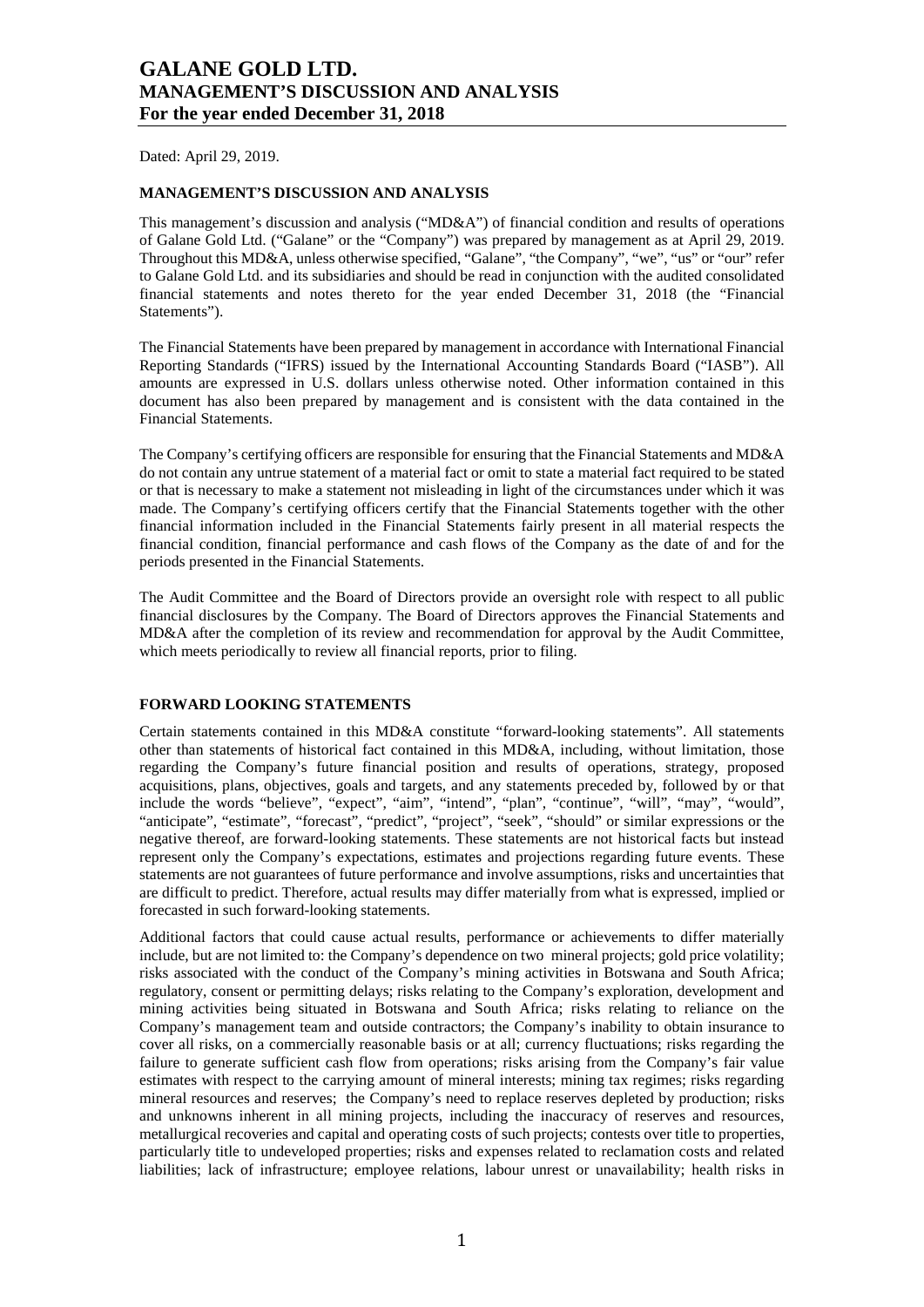Africa; the Company's interactions with surrounding communities and artisanal miners; extensive laws and regulations governing the environment, health and safety; the Company's ability to successfully integrate acquired assets; risks related to restarting production; the speculative nature of exploration and development, including the risks of diminishing quantities or grades of reserves; development of the Company's exploration properties into commercially viable mines; risks related to climate change; risks related to information security; risk of using derivative instruments including credit risk, market liquidity risk and unrealized mark-to-market risk; stock market volatility; conflicts of interest among certain directors and officers; lack of dividends; lack of liquidity for shareholders of the Company; risks related to the market perception of junior gold companies; litigation risk; and difficulties in bringing actions and enforcing judgments for foreign investors. See "Risk Factors" in the Company's annual information form for the year ended December 31, 2018, a copy of which is available on the Company's SEDAR profile at [www.sedar.com](http://www.sedar.com/). Management provides forward-looking statements because it believes they provide useful information to readers when considering their investment objectives and cautions readers that the information may not be appropriate for other purposes. Consequently, all of the forward-looking statements made in this MD&A are qualified by these cautionary statements and other cautionary statements or factors contained herein, and there can be no assurance that the actual results or developments will be realized or, even if substantially realized, that they will have the expected consequences to, or effects on, the Company. These forward-looking statements are made as of the date of this MD&A and the Company assumes no obligation to update or revise them to reflect subsequent information, events or circumstances or otherwise, except as required by law.

The forward-looking statements in this MD&A are based on numerous assumptions regarding the Company's present and future business strategies and the environment in which the Company will operate in the future, including assumptions regarding gold prices, business and operating strategies, and the Company's ability to operate on a profitable basis.

#### **MINERAL RESERVES AND RESOURCES**

Information of a technical and scientific nature that forms the basis of the disclosure in the MD&A has been approved by Charles Byron Pr. Sci. Nat., MAusIMM., MGSSA and Chief Geologist of Galane, and a "qualified person" as defined by National Instrument 43-101 ("NI 43-101").

All mineral reserves and mineral resources have been estimated in accordance with the standards of the Canadian Institute of Mining, Metallurgy and Petroleum and NI 43-101. All mineral resources are reported exclusive of mineral reserves. Mineral resources that are not mineral reserves do not have demonstrated economic viability. There is no guarantee that any of the mineral resources disclosed in the MD&A will be converted to mineral reserves. There is also no guarantee that any of the inferred mineral resources will be upgraded to measured or indicated mineral resources. Information on data verification performed on the mineral properties mentioned in this MD&A that are considered to be material mineral properties to the Company are contained in the Company's most recent annual information form and the current technical report for each of those properties, all available on the Company's SEDAR profile at www.sedar.com.

#### **CORPORATE OVERVIEW**

The Company's principal business activities are the exploration for, development of, and operation of gold mining properties. The Company operates through its wholly-owned subsidiary, Galane Gold Mines Ltd. ("GGM"), which in turn operates two mines: (a) a producing mine which also has the rights to certain mineral exploration tenements (the producing mine and mineral exploration tenements collectively, the "Mupane Property") located in the Republic of Botswana ("Botswana") through subsidiaries located in Botswana; and (b) a mine in the process of refurbishment and which has the rights to certain mineral exploration tenements (the mine and mineral exploration tenements collectively, the "Galaxy Property") located in the Republic of South Africa ("South Africa") through subsidiaries located in South Africa. The common shares in the capital of the Company (the "Common Shares") have been listed for trading on the TSX Venture Exchange under the symbol "GG" since September 6, 2011.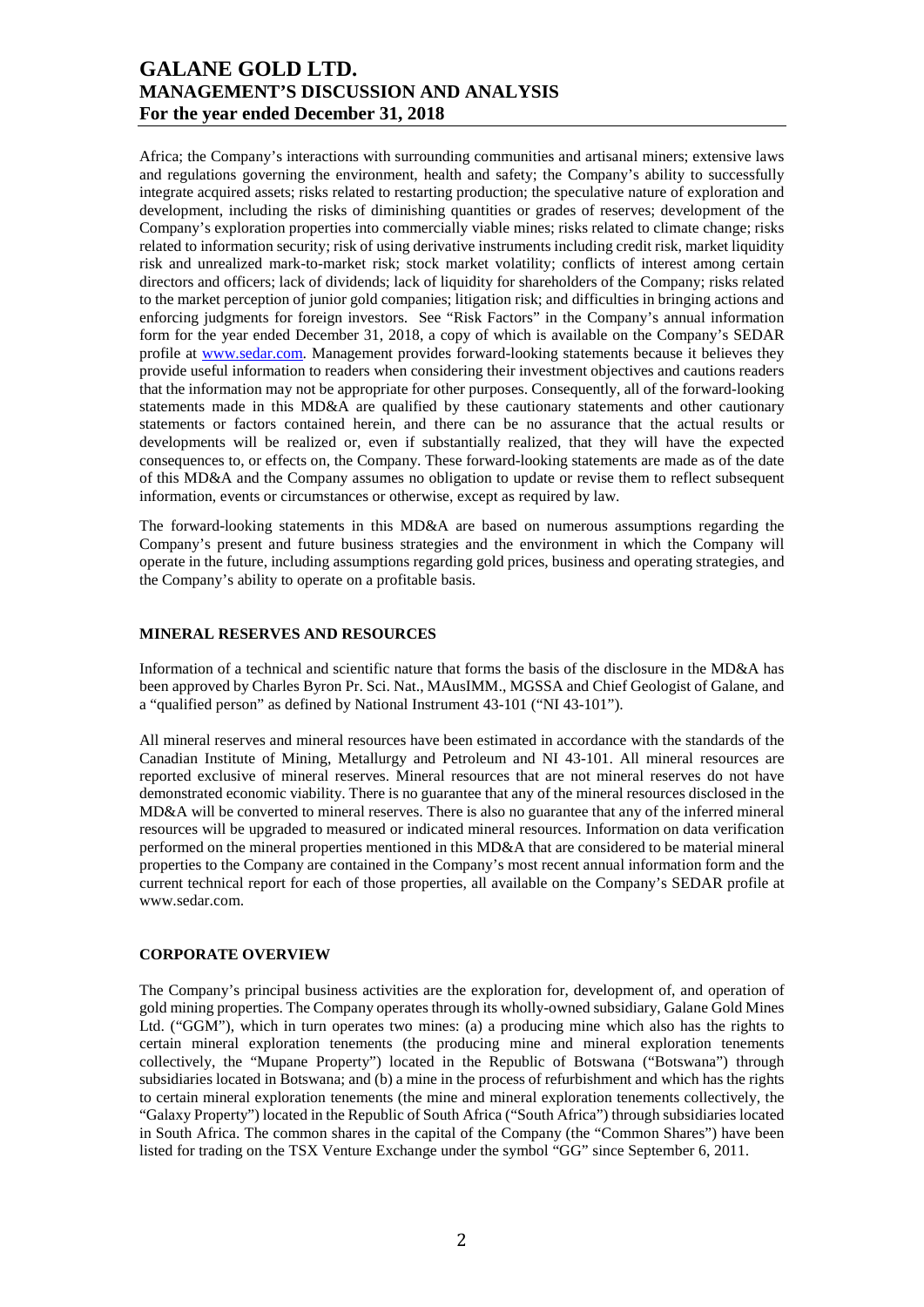## **OUTLOOK**

*Certain information set out in this section is forward looking information and is based on a number of risks and assumptions, including those related to gold price volatility, delays in production, regulatory risk, currency fluctuations, integrating successfully new acquired assets and risks and uncertainties inherent with all mining operations. For more details please see above under "Forward-Looking Statements" and below under "Risks and Uncertainties".* 

#### *Mupane Property*

The Company continues to carry out its improvement and exploration plan in Botswana, with a focus on the optimisation of the mining operations and the expansion of the resource base.

The Company completed an updated three year mine plan for the Mupane Property in 2018 which will form the guide for the Company's short term goals and long term strategy. The updated mine plan is based on internal reporting by the Company following underground mining and not based on an independent feasibility study or pre-feasibility study of mineral reserves demonstrating economic and technical viability. There has yet to be sufficient exploration on any potential expansion at the Mupane Property to extrapolate that it extends beyond the current mined area.

The Company intends to utilize the following resources during 2019:

- Tau It is estimated that the Company will process approximately 408,000 tonnes at an average grade of 2.27 grams per tonne ("g/t"). The Company intends to continue exploration to attempt to further expand the potential resource as reported in the press release of October 5, 2017.
- Low Grade Stockpiles It is estimated that the Company will process approximately 231,000 tonnes of low grade stockpile at an average grade of 0.77  $g/t$ , which is located at the run-ofmine pad at the processing plant.
- Monarch slimes dump It is estimated that the Company will process approximately 243,000 tonnes of tailings and slimes at an average grade of  $0.86 \text{ g/t}$ , which is located at the Monarch mine, approximately 53 kilometres from the Mupane processing plant.

The Mupane Property mine plan is subject to change according to the prevailing gold price. The Company will adopt the appropriate plan for the prevailing gold price environment.

The Mupane Property processing plant continues to focus on on-going stabilisation and optimisation of the processing operations. There are no major plant capital projects scheduled at the Mupane Property for 2019 as the Company currently believes it has implemented all material optimisation projects.

#### *Galaxy Property*

In 2017, the Company announced that it had updated its mine plan for the Galaxy Property. The updated mine plan is based on internal reporting by the Company following underground mining and not based on an independent feasibility study or pre-feasibility study of mineral reserves demonstrating economic and technical viability. There has yet to be sufficient exploration on any potential expansion at the Galaxy Property to extrapolate that it extends beyond the current mined area.

On March 5, 2018, the Company announced that it had entered into a loan agreement with Barak Fund SPC Limited ("Barak") with respect to a \$5,000,000 secured loan facility (the "Barak Facility"), for a term ending three years from the date of the first drawdown and bearing interest at a rate of 14% per annum. The funds are to be used towards the refurbishment and expansion of the processing facilities and restarting underground mining operations at the Galaxy Property. The Company will pay to Barak, or its nominee, 0.75% of the net proceeds accruing to Galaxy Gold Mining (Pty) Limited (formerly Galaxy Gold Mining Limited, "Galaxy") under an off-take agreement covering the annual gold concentrate production of the Agnes gold mine in Barberton owned and operated by Galaxy, after taking into account all attributable logistics and freight costs, State Royalties (as defined in the Barak Facility) and value-added tax (if applicable). The last of the conditions precedent relating to the Barak Facility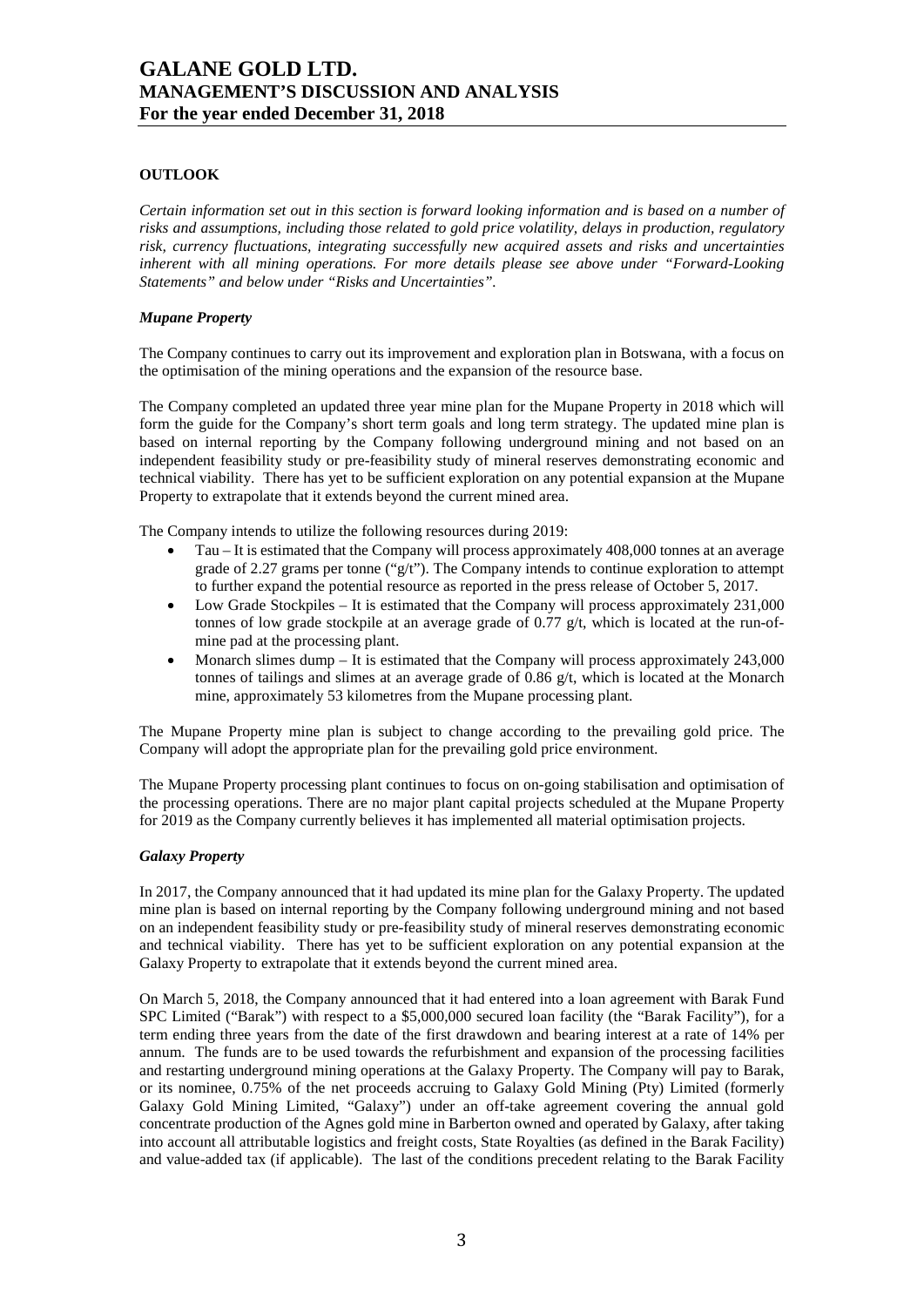were satisfied in October 2018, with the first drawdown of funds under the Barak Facility occurring in February 2019.

With the re-commencement of the Galaxy project underway following the completion of the Barak Facility, production of its first concentrate will occur in April 2019. The Company has a 2019 budget to produce 12,500 tonnes of concentrate containing 12,000 ounces of gold. To achieve this outcome the Company will be processing approximately 170,000 tonnes of material from various sources including the Princeton underground and historic tailings facilities.

The Company is targeting for the Galaxy Property to increase the capacity of the processing plant to  $30,000$  tonnes per month<sup>(1)</sup> and annual production to over 25,000 ounces of gold at a cash cost per ounce of less than  $US\$  $800^{(2)}$ . During the implementation of the first phase, the Company expects to complete a study on the second expansion phase with the objective of increasing the capacity at the Galaxy processing plant to 60,000 tonnes per month and decreasing the cash cost per ounce with increased economies of scale.

Notes:<br>(1)  $T$ 

- (1) The Company is not basing its decision to expand the throughput capacity of the Galaxy mine's processing plant to 30,000 tonnes per month on a feasibility study of mineral reserves demonstrating economic and technical viability of production at such levels, and as a result there is increased uncertainty and there are multiple technical and economic risks of failure which are associated with producing at such plant's throughput capacity. These risks, among others, include areas that are analyzed in more detail in a feasibility study, such as applying economic analysis to resources and reserves, more detailed metallurgy and a number of specialized studies in areas such as mining and recovery methods, market analysis, and environmental and community impacts.
- (2) Based on a technical report entitled "A Technical Report on the Galaxy Gold Mine, Mpumalanga Province, South Africa" which was issued January 4, 2016 with an effective date of September 1, 2015 (the "Galaxy Technical Report"), and was prepared by Minxcon (Pty) Ltd and approved by Daniel van Heerden, B Eng (Min.), MCom (Bus. Admin.), Pr. Eng., FSAIMM, AMMSA, a Qualified Person as defined by NI 43-101. The Galaxy Technical Report satisfies the requirements to be a pre-feasibility study. Cash cost per ounce is a non-GAAP measure. See "Supplemental Information to Management's Discussion and Analysis".

### **DISCUSSION OF OPERATIONS**

#### *For the three months and the year ended December 31, 2018*

The following is an analysis of the Company's operating results for the three months ended December 31, 2018 ("Q4 2018") and the year ended December 31, 2018 ("2018").

#### *Operating activity:*

Commentary regarding the Company's operating activity during Q4 2018 and 2018 follows:

#### *Mining*

The following table sets forth certain key mining statistics for the Mupane Property for 2017 and 2018:

|                      |             | 2018    |         |                |        | 2018 Total |         |         | 2017 Total     |        |         |
|----------------------|-------------|---------|---------|----------------|--------|------------|---------|---------|----------------|--------|---------|
|                      |             | Q4      | Q3      | Q <sub>2</sub> | Q1     |            | Q4      | Q3      | Q <sub>2</sub> | Q1     |         |
| Mupane (Tau)         | Ore (t)     | 98,397  | 114,773 | 97,913         | 88,995 | 400.078    | 115,684 | 108,615 | 79,753         | 61,373 | 365,425 |
|                      | Grade (g/t) | 2.87    | 2.66    | 3.46           | 3.19   | 3.03       | 2.31    | 3.04    | 2.74           | 2.83   | 2.71    |
|                      | Waste (t)   | 27,576  | 17,165  | 18,720         | 14,757 | 78,218     | 10,721  | 16,968  | 14,911         | 9,326  | 51,926  |
| Tekwane and Shashe   | Ore (t)     |         |         | 3,935          | 9,707  | 13,642     | 23,885  | 9,359   | 0              |        | 33,244  |
| Pencils              | Grade (g/t) |         |         | 1.50           | 1.89   | 1.77       | 2.10    | 2.25    |                | -      | 2.14    |
|                      | Waste (t)   |         | $\sim$  | 9,671          | 36,513 | 46,184     | 36,909  | 20,701  |                | $\sim$ | 57,610  |
| Low Grade Stockpiles | Ore (t)     | 124.864 | 112,554 | 118,721        | 75,691 | 431.830    | 87.405  | 72,687  | 68,481         | 89,371 | 317,944 |
|                      | Grade (g/t) | 0.77    | 0.94    | 1.04           | 0.90   | 0.88       | 0.82    | 0.89    | 0.87           | 0.82   | 0.85    |

The Company has mined from two deposits at the Mupane Property during 2018. They are:

• Tau – In Q4 2018, the Company continued mining in the main reef of the ore body with 98,397 tonnes at 2.87 g/t being mined (Q4 2017 – 115,684 tonnes at 2.31 g/t). The decreased tonnes for Q4 2018 were consistent with the mine plan for the quarter. For 2018, 400,078 tonnes of ore at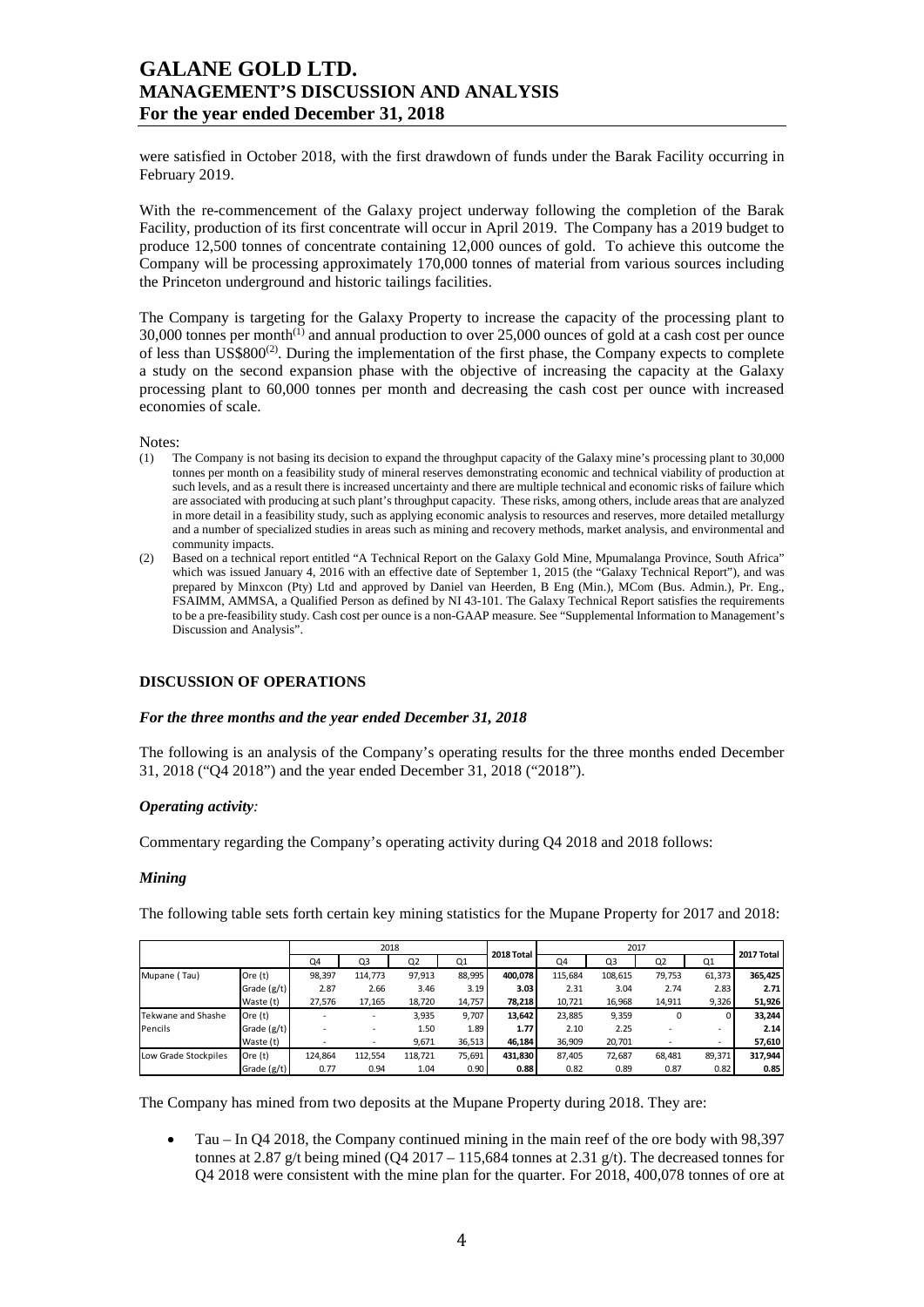3.03 g/t were mined compared to 365,425 tonnes of ore at 2.71 g/t in 2017. The improvement in tonnes was due to being in steady state stoping operations for the entire year and reflective of the mine plan, and the grade also reflective of the mine plan prepared by the Company.

• Tekwane – In Q4 2018, there was no mining from Tekwane following completion of mining in Q2 2018 (Q4 2017 – 23,885 tonnes at 2.1 g/t). For 2018, 13,642 tonnes at 1.77 g/t were mined compared to 33,244 tonnes at 2.14 g/t in 2017. The tonnes mined for Q4 2018 and 2018 was consistent with the Company's mine plan.

In addition, the Company is currently processing ore from its previously mined low grade stockpiles, which are located next to the processing plant at the Mupane Property, next to the Golden Eagle mine located approximately 26 kilometers from the Mupane Property, and on the Shashe mining lease located approximately 35 kilometers from the Mupane Property. In Q4 2018, it processed 124,864 tonnes at an average grade of  $0.77$  g/t (Q4 2017 – 87,405 tonnes at 0.82 g/t) and, for 2018, it processed 431,830 tonnes at 0.88 g/t (2017 – 317,944 tonnes at 0.85 g/t). The increase in tonnes processed reflects the increased throughput capacity with the inclusion of the Shashe tailings with a low grind index and increased grade.

## *Processing*

|                      |       |       |        | Q4 2018   Q3 2018   Q2 2018   Q1 2018 | 2018<br>Total | Q4 2017 |       | 03 2017 02 2017 01 2017 |       | 2017<br>Total |
|----------------------|-------|-------|--------|---------------------------------------|---------------|---------|-------|-------------------------|-------|---------------|
| Ore milled (000 t)   | 217   | 221   | 214    | 179                                   | 831           | 228     | 202   | 151                     | 159   | 740           |
| Head grade $(g/t)$   | 1.77  | 1.87  | 2.19   | 2.09                                  | 1.97          | 1.69    | 2.04  | 1.81                    | 1.36  | 1.75          |
| Recovery (%)         | 75.1% | 64.2% | 66.8%  | 63.5%                                 | 67.4%         | 71.3%   | 72.0% | 76.3%                   | 61.6% | 70.3%         |
| Gold production (oz) | 9.245 | 8.545 | 10.088 | 7.649                                 | 35.527        | 8,812   | 9,535 | 6.709                   | 4.298 | 29,354        |

The following table sets forth certain key processing statistics at the Mupane Property for 2017 and 2018:

Gold production in Q4 2018 was 9,245 ounces compared to 8,812 ounces in Q4 2017. The grade and recovery in Q4 2018 of 1.77 g/t and 75.1% was above the grade and recovery in Q4 2017 of 1.69 g/t and 71.3%. In Q4 2018, the ore feed was from higher grade sections of the Tau underground resulting in a higher overall feed grade. The recovery of 75.1% for Q4 2018 was above the Q4 2017 recovery of 71.3%, with recoveries consistent with the variation in mineralogy between quarters. Ore milled for Q4 2018 of 217kt was below Q4 2017 of 228kt of ore milled, with lower availability of Tau ore during the quarter.

Gold production for 2018 was 35,527 ounces compared to 29,354 ounces in 2017. The grade for 2018 of 1.97 g/t (2017 – 1.75 g/t) was reflective of the additional stope ore available from Tau, while the recovery of 67.4% (2017 – 70.3%) was adversely impacted by the variable mineralogy within the ore body, and the ball mill being offline for the entirety of Q1 2018. The increased feed tonnes for 2018 of 831kt (2017 – 740kt) was a result of greater stope ore availability and increased mill efficiency, with throughput issues from the prior year fully resolved.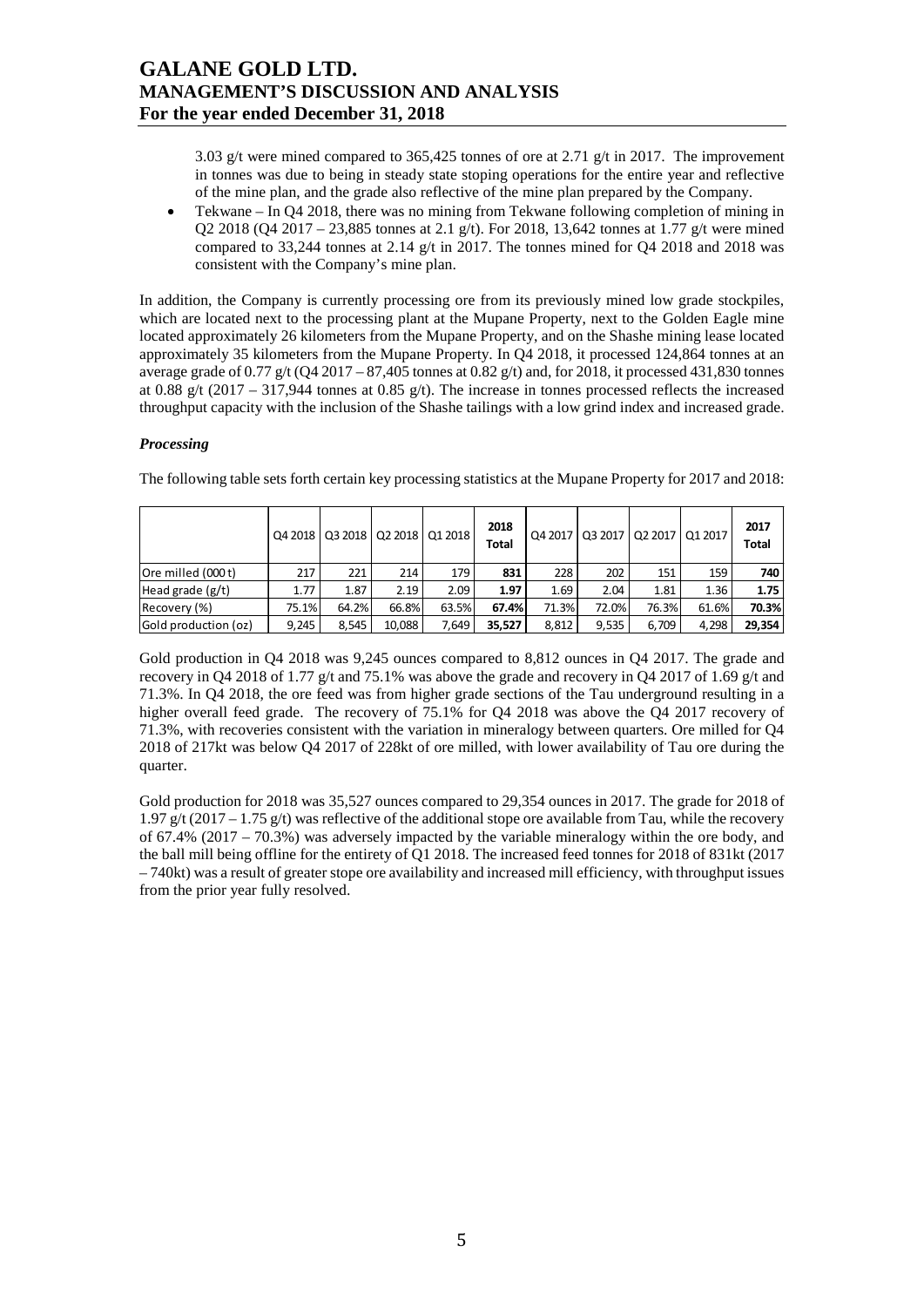#### *Revenue and earnings from mining operations*

The table below outlines the revenue and earnings from mining operations on a total dollar basis, and on a per ounce of gold sold basis:

|                                                                     | Q4 2018 |        | Q3 2018      |    | Q <sub>2</sub> 2018 |    | Q1 2018 | 2018          |        |
|---------------------------------------------------------------------|---------|--------|--------------|----|---------------------|----|---------|---------------|--------|
| Revenue $(000)$                                                     | \$      | 11,017 | \$<br>10,555 | \$ | 13,170              | \$ | 9,908   | <sup>\$</sup> | 44,650 |
| Gold sold (oz.)                                                     |         | 9,088  | 8,837        |    | 10,259              |    | 7,562   |               | 35,746 |
| Earnings (Loss) from<br>mining operations<br>(000)                  | \$      | 1,311  | \$<br>(805)  | \$ | 2,191               | \$ | 274     | \$            | 2,971  |
| Operating cash cost<br>excluding royalties<br>$(\frac{\csc(1)}{2})$ | \$      | 836    | \$<br>1,011  | \$ | 905                 | \$ | 976     | \$            | 928    |

|                                                                     | O <sub>4</sub> 2017 |        | O <sub>3</sub> 2017 |    | O <sub>2</sub> 2017 |    | Q1 2017 |    | 2017   |  |
|---------------------------------------------------------------------|---------------------|--------|---------------------|----|---------------------|----|---------|----|--------|--|
| Revenue (000)                                                       | \$                  | 10,555 | \$<br>11,801        | \$ | 8,212               | \$ | 6,728   | \$ | 37,296 |  |
| Gold sold (oz.)                                                     |                     | 8,569  | 9,251               |    | 6,545               |    | 5,531   |    | 29,896 |  |
| Earnings (Loss) from<br>mining operations<br>(000)                  | \$                  | 2,365  | \$<br>1,813         | \$ | 86                  | \$ | (2,533) | \$ | 1,731  |  |
| Operating cash cost<br>excluding royalties<br>$(\frac{\csc(1)}{2})$ | \$                  | 900    | \$<br>723           | \$ | 943                 | \$ | 1,448   | \$ | 933    |  |

(1) Operating cash cost excluding royalties per ounce is a non-GAAP measure. See "Supplemental Information to Management's Discussion and Analysis".

In the three months ended December 31, 2018, the Company generated \$11.0 million in revenue from the sale of 9,088 ounces of gold plus incidental silver at an average combined price of \$1,212 per ounce and earnings from mining operations of \$1.3 million. This compares to \$10.6 million in revenue from the sale of 8,569 ounces of gold plus incidental silver at an average combined price of \$1,232 per ounce and earnings from mining operations of \$2.4 million in Q4 2017.

The reason for the change in earnings from mining operations from Q4 2018 to Q4 2017 is a result of several factors:

- Gold sales for Q4 2018 were 519 ounces more than in Q4 2017, however this was offset by a decrease in the average gold price between the two quarters of \$20 per ounce, resulting in a net revenue increase of \$0.5 million.
- Mining costs in Q4 2018 were \$3.0 million compared to \$4.2 million in Q4 2017. The decrease in cost is due mainly to lower tonnes mined from Tau and significantly lower development metres for the quarter which was in line with the mine plan.
- Processing costs in Q4 2018 were \$4.7 million compared to \$4.1 million in Q4 2017. The actual tonnes milled decreased from 228,001 tonnes in Q4 2017 to 216,539 tonnes in Q4 2018. The increase in costs reflects a general increase in consumable costs plus a higher grind index for the ore processed, which results in increased grinding media and energy costs amongst other things.
- General and administration costs in Q4 2018 were \$0.6 million compared to \$1.1 million in Q4 2017.
- Depreciation and amortization was \$1.4 million in Q4 2018 compared to a credit of \$1.1 million in Q4 2017. The credit in Q4 2017 was due to a year to date adjustment to the life of mine amortization of mineral property costs following the increase in mineral resources by 44,300 ounces at Tau, that should have reduced amortization in the earlier quarters of the year.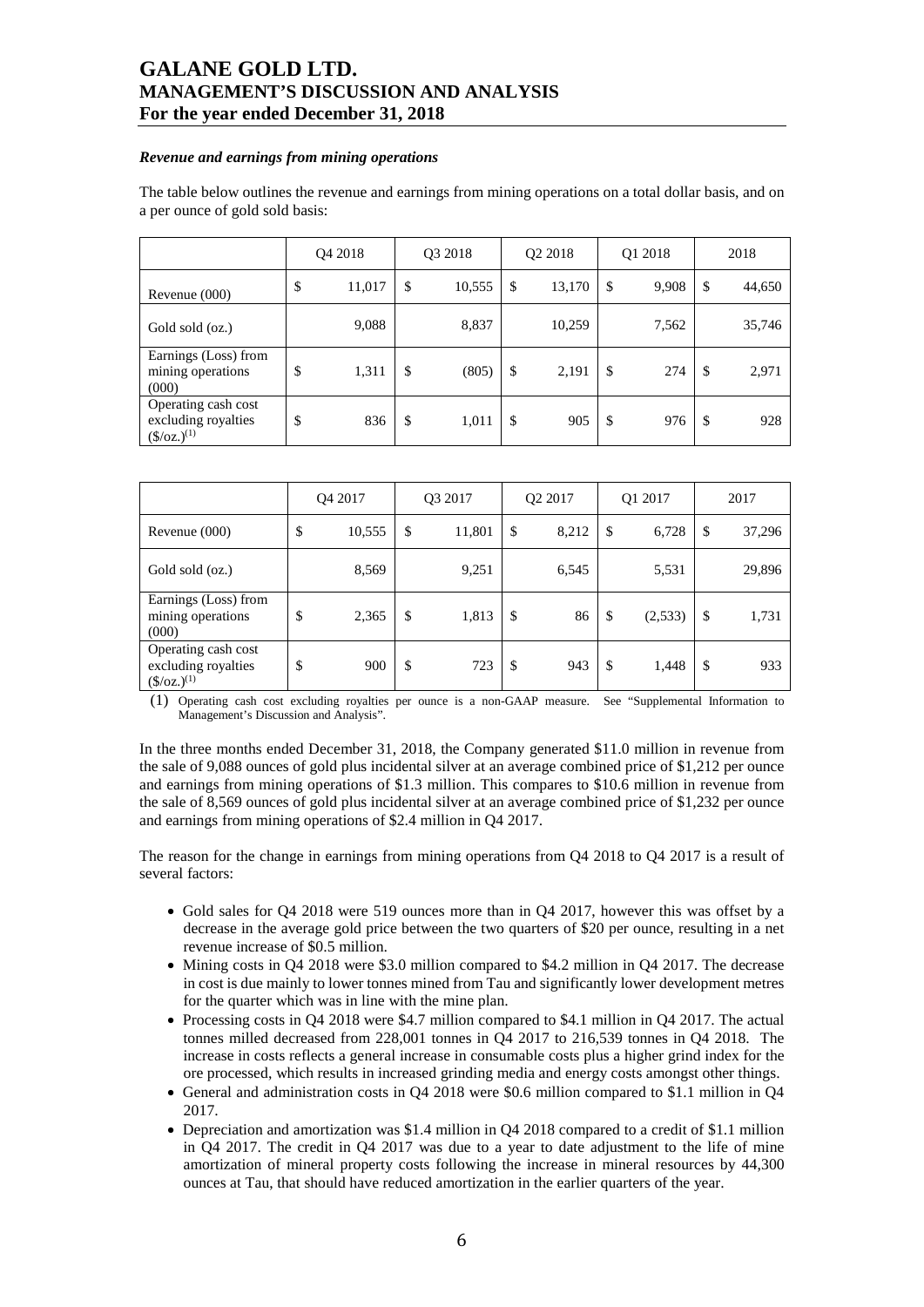As a result of the above factors the operating cash cost per ounce excluding royalties in Q4 2018 was \$836 compared to \$900 per ounce in Q4 2017.

For the year ended December 31, 2018, the Company generated \$44.7 million in revenue from the sale of 35,746 ounces of gold plus incidental silver at an average combined price of \$1,249 per ounce and earnings from mining operations of \$2.7 million. For the year ended December 31, 2017, the Company generated \$37.3 million in revenue from the sale of 29,896 ounces of gold plus incidental silver at an average combined price of \$1,247 per ounce and earnings from mining operations of \$1.7 million.

The reason for the change in earnings from mining operations from 2018 to 2017 is a result of several factors:

- Gold sales for 2018 were 5,850 ounces more than in 2017, and the average gold price achieved between the two years was higher by \$2 per ounce in 2018 at \$1,249 per ounce. As a result, revenue was \$7.4 million more in 2018. The reasons for the increase in ounces sold are discussed under "Mining" and "Processing" above.
- Mining costs for 2018 were \$13.4 million compared to \$12.1 million for 2017, with the main variance being explained by the increase in volume mined from Tau.
- Processing costs increased to \$19.0 million for 2018 from \$15.4 million for 2017. The actual tonnes milled increased from 740,417 tonnes in 2017 to 831,518 tonnes in 2018, representing \$2.1 million of the increased costs for the year. The increase in costs reflected increases in unit costs for key consumables of cyanide, steel balls and power in 2018, compared to 2017, and an additional \$0.4 million spend on maintenance costs.
- General and administration costs for 2018 were \$3.6 million compared to \$3.9 million for 2017.
- Depreciation and amortization of \$5.7 million were recognized for 2018 compared to \$4.2 million for 2017.

As a result of the above factors, the operating cash cost per ounce (excluding royalties) for 2018 was \$928 compared to \$933 per ounce in 2017.

### *Results*

The Company's earnings (loss) is comprised of:

|                                 | Q4 2018         | 2018            | Q4 2017          |    | 2017        |
|---------------------------------|-----------------|-----------------|------------------|----|-------------|
| Earnings from mining operations | \$<br>1,311,771 | \$<br>2,971,425 | \$.<br>2,365,217 | \$ | 1,730,894   |
| <b>Exploration costs</b>        | (11, 125)       | (196,038)       | (78, 623)        |    | (220, 869)  |
| Corporate general and           |                 |                 |                  |    |             |
| administrative costs            | (870, 164)      | (2,776,782)     | (286, 669)       |    | (1,608,450) |
| Stock-based compensation        | (36,201)        | (203,312)       | (65, 013)        |    | (271, 298)  |
| Foreign exchange (loss) gain    | 543,293         | 1,634,469       | (1,316,035)      |    | (1,710,944) |
| Interest on long term debt      | (343,757)       | (522, 309)      | 108,669          |    | (799, 857)  |
| Galaxy on-going costs           | (451, 563)      | (805, 576)      | 882,079          |    | 916,327     |
| Other (expenses) income         | (12, 178)       | (29,206)        | 6,694            |    | 14,372      |
| Other financing income (costs)  | (119, 563)      | (394, 616)      | 347,236          |    | (393, 144)  |
|                                 |                 |                 |                  |    |             |
|                                 | \$<br>10.513    | \$<br>(321,945) | \$<br>1,963,555  | S  | (2,342,969) |

Galaxy on-going costs for Q4 2017 represents the net cost incurred to idle Galaxy's plant while progress on the project was slowed, less \$1.3 million in creditors and shareholder loans that were prescribed under South African law, allowing for long outstanding debts to be written off if they meet certain criteria. For 2017 there was a total of \$2.2 million in creditors and shareholder loans that were prescribed.

Corporate general and administration costs are comprised of the following: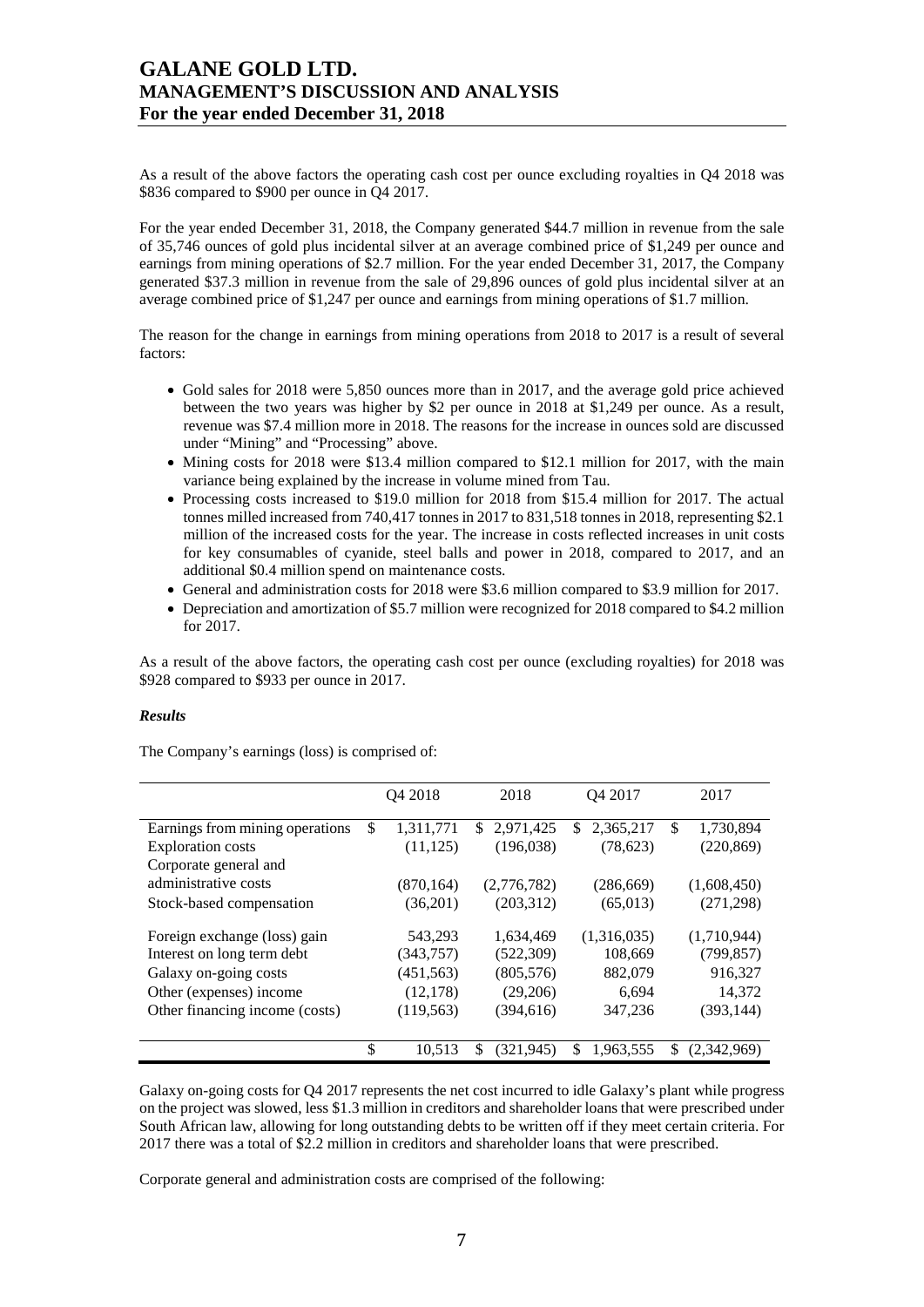|                    | Q4 2018 |         |               | 2018      |    | Q4 2017  | 2017 |           |
|--------------------|---------|---------|---------------|-----------|----|----------|------|-----------|
| Professional fees  | \$      | 361,666 | <sup>\$</sup> | 864,426   | \$ | (48,111) | \$   | 423,429   |
| Management fees to |         |         |               |           |    |          |      |           |
| officers           |         | 302,178 |               | 1,209,027 |    | 229,537  |      | 746.052   |
| Investor relations |         | 83,548  |               | 168,978   |    | 13,292   |      | 31,438    |
| Corporate general  |         |         |               |           |    |          |      |           |
| and administration |         | 122,771 |               | 534,351   |    | 91,951   |      | 407,531   |
|                    | \$      | 870,163 | \$            | 2,776,782 | \$ | 286,669  |      | 1,608,450 |

## **SUMMARY OF FINANCIAL POSITION**

Selected Consolidated Statement of Financial Position Data:

|                            | December 31,<br>2018 | September 30,<br>2018 | June $30$ ,<br>2018 | March 31,<br>2018 |
|----------------------------|----------------------|-----------------------|---------------------|-------------------|
|                            | \$                   | \$                    | \$                  |                   |
| Total current assets       | 10,433,238           | 8,635,671             | 10,032,561          | 8,530,210         |
| Total current liabilities  | 13,268,658           | 10,347,024            | 11,052,174          | 11,885,613        |
| Working capital            | (2,835,420)          | (1,711,353)           | (1,019,613)         | (3,355,403)       |
| Mining assets              | 35,921,949           | 35,608,850            | 36, 366, 842        | 36,839,800        |
| Non-current liabilities    | 18, 101, 585         | 19,971,442            | 20, 205, 601        | 20,800,825        |
| Total shareholders' equity | 14,984,944           | 13,926,055            | 15, 141, 628        | 12,683,572        |

|                            | December 31, | September 30,  | June 30,     | March 31,      |
|----------------------------|--------------|----------------|--------------|----------------|
|                            | 2017         | 2017           | 2017         | 2017           |
|                            | \$           | \$             | \$           |                |
|                            |              |                |              |                |
| Total current assets       | 8,906,012    | 8,310,348      | 7,408,107    | 7,473,036      |
| Total current liabilities  |              |                |              |                |
|                            | 19,784,067   | 19,968,563     | 22,294,894   | 20,600,653     |
| Working capital            | (10,878,055) | (11, 658, 215) | (14,886,787) | (13, 127, 617) |
| Mining assets              | 37,645,844   | 35,946,031     | 37,849,520   | 38,830,793     |
| Non-current liabilities    | 12,676,388   | 12,338,333     | 12,373,848   | 13,882,341     |
| Total shareholders' equity | 14.091.401   | 11.949.483     | 10,588,885   | 11.820.835     |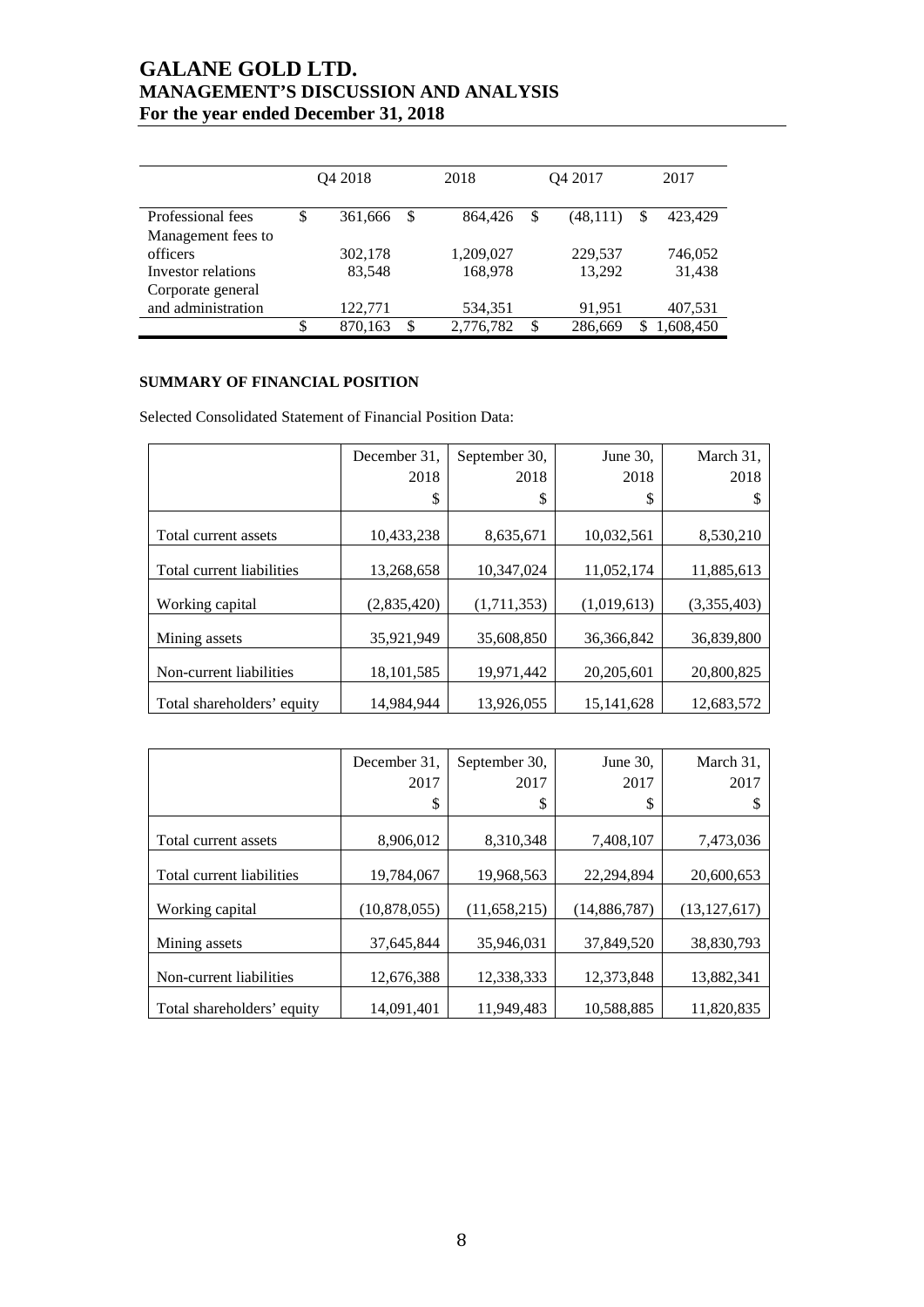At the end of Q4 2018 there was a working capital deficiency (current assets less current liabilities) of \$2.8 million, an increase of \$1.1 million from the end of Q3 2018. The increase in working capital deficiency was mainly due to the following movements in total current liabilities and cash balance:

- A cash balance increase of \$1.1 million.
- An increase in stores inventory of \$0.4 million to ensure sufficient stock on hand over year end, an decrease in ore stockpiles of \$0.1 million and an increase in gold in process inventory of \$0.1 million.
- An increase in prepayments of \$0.3 million primarily related to prepaid insurance at Mupane.
- An increase in trade payables and accruals of \$0.1 million.
- An increase of \$2.8 million in interest bearing loans and borrowings in Q4 2018. The increase was due to the reclassification of \$2.7 million worth of debentures from non-current to current during the quarter, an increase of \$0.2 million in deferred royalties owing to the Government of Botswana transferred from non-current to current, offset by a \$0.1 million reduction in capital lease obligations for the quarter.

In Q4 2018, non-current liabilities decreased by \$1.9 million, with \$2.6 million of debentures reclassified to current liabilities and \$0.3 million for Government of Botswana deferred royalties reclassified to current liabilities, offset by a \$1.1 million increase in warrants outstanding with the issuance of an additional 54,000,000 warrants of the Company (each, a "Private Placement Warrant") as part of a nonbrokered private placement by the Company on October 1, 2018 (the "Private Placement) of 54,000,000 units (the "Units), at a price of C\$0.05 per Unit, for aggregate gross proceeds of C\$2,700,000. Each Unit was comprised of one Common Share and one Private Placement Warrant, with each Private Placement Warrant entitling the holder thereof to acquire one Common Share at an exercise price of C\$0.05 until October 1, 2020.

Total shareholders' equity in Q4 2018 increased by \$1.1 million, with net proceeds from the Private Placement of \$2.1 million, offset by a reduction of \$1.1 million for the issuance of the 54,000,000 Private Placement Warrants, and a net earnings for the quarter of \$0.0 million.

For the 2018 year end, the Company's working capital deficiency decreased \$8.0 million from the 2017 year end. The reduction in the working capital deficiency was mainly due to the following movements:

- An increase in the cash balance of \$1.6 million as a result of: cash flow from operating activities of \$4.2 million, net financing cash inflow of \$1.1 million, offset by investing cash outflows of \$3.7 million.
- A decrease in ore stockpiles of \$0.6 million as the Company processed the low grade stockpiles at the Mupane Property, a decrease in gold in circuit of \$0.2 million with a more positive December 2018 plant performance and an increase of \$0.4 million in stores inventory with Mupane increasing inventory for critical items over the holiday season.
- An increase in taxes recoverable of \$0.3 million and prepaid expenses of \$0.2 million, primarily for prepaid insurance at Mupane, offset by a decrease in trade receivables of \$0.2 million.
- A decrease in trade payables and accrued liabilities of \$1.6 million comprised of a decrease of \$0.9 million for the prescription of Galaxy creditors in accordance with South African law, payment of some historic creditor balances and a decrease of \$0.5 million in Mupane creditors.
- A decrease of \$4.9 million in interest bearing loans and borrowings resulting from a net decrease in deferred royalties payable to the Government of Botswana of \$7.2 million repaid and reclassified as non-current and capital lease obligations decreasing by \$0.4 million, offset by the reclassification of \$2.7 million of debentures to current liabilities.

In 2018, non-current liabilities increased by \$5.4 million with a net \$7.0 million for Government of Botswana deferred royalties re-allocated to non-current liabilities, and a \$1.1 million increase in warrants outstanding with the issuance of 54,000,000 Private Placement Warrants, offset by a \$2.7 million decrease in debentures payable reclassified as current liabilities, and a \$0.1 million decrease in the rehabilitation provision primarily due to foreign exchange movements.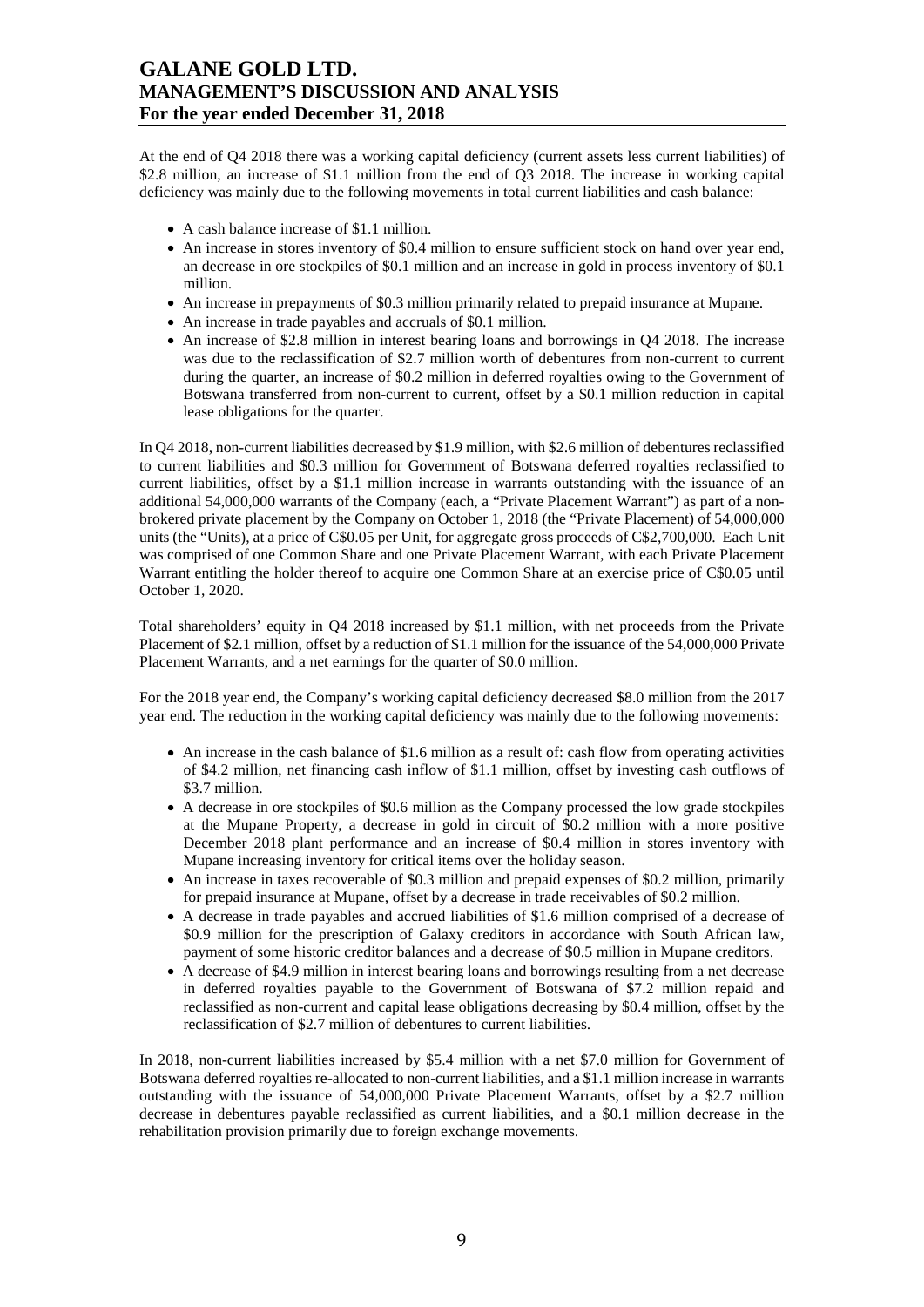Total shareholders' equity in 2018 increased by \$0.9 million with net proceeds from the Private Placement of \$2.1 million, offset by a reduction of \$1.1 million for the issuance of 54,000,000 Private Placement Warrants, and a net loss for the year of \$0.3 million.

## **LIQUIDITY AND CAPITAL RESOURCES**

The Company defines capital as consisting of shareholders' equity, being comprised of issued capital stock, contributed surplus and deficit and long term debt. The Company's objectives when managing capital are primarily to support the creation of shareholder value, but also to ensure that the Company is able to meet its financial obligations as they become due. The Company has not declared or paid any dividends on its Common Shares.

In order to fund the business activities intended in its current business plan, management expects that the Company's mining operations will continue to provide positive cash flow from its operations that is more than sufficient to support its corporate expenses, capital expenditure requirements and exploration activities. As described above under "Summary of Financial Position", at December 31, 2018, the Company had a working capital deficiency of \$2.8 million and for the year ended December 31, 2018 generated \$4.2 million in cash flow from operations.

The revenue of the Company is dependent upon the spot price of gold. At the current level of operating costs, the Company will continue to generate positive cash flow on an annual basis from operations even if there was a 10% reduction in the spot price of gold as at the date of this MD&A.

The Company's officers and senior management take full responsibility for managing the Company's capital and do so through monthly meetings and regular review of financial information. The Company's Board of Directors is responsible for overseeing this process.

On March 5, 2018, the Company announced that it had entered into the Barak Facility. The funds are to be used towards the refurbishment and expansion of the processing facilities and restarting underground mining operations at the Galaxy Property. The last of the conditions precedent to the Barak Facility were satisfied in October 2018, with the first drawdown of funds under the Barak Facility occurring in February 2019. See "Outlook" above and "Subsequent Events" below.

### *Liquidity risk*

As at December 31, 2018, the Company had a working capital deficiency of \$2.8 million compared to a deficiency of \$10.9 million at December 31, 2017.

During 2018, the Company paid, on a timely basis, the 5% royalty to the government of Botswana on all future gold sales in accordance with the terms of the royalty. The royalty expense for the year ended December 31, 2018, was \$2.3 million, which was funded from cash flows from operations, in addition to \$0.5 million repaid from deferred royalties in accordance with the agreement with the Government of Botswana for the repayment of deferred royalties. The Company has unsecured convertible debt in the amount of \$2.7 million that is due in November 2019, and the Company will look to renegotiate the maturity date of such debt.

The ongoing strength in gold prices and improved operating performance at the Mupane mine have had a positive impact on the Company's operating results, resulting in earnings from mining operations of \$3.0 million in 2018 compared to \$1.7 million in 2017. In addition, cash flow generated from operations in 2018 was \$4.2 million, after royalty payments made in the normal course of business, compared to \$6.9 million of cashflow from operations in 2017 when royalties were being deferred. The Company has no material commitments for capital expenditures at the Mupane mine as of December 31, 2018.

While the Company will incur capital expenditures to re-start the Galaxy mine, a \$5 million debt financing has been arranged to provide funding for the re-start.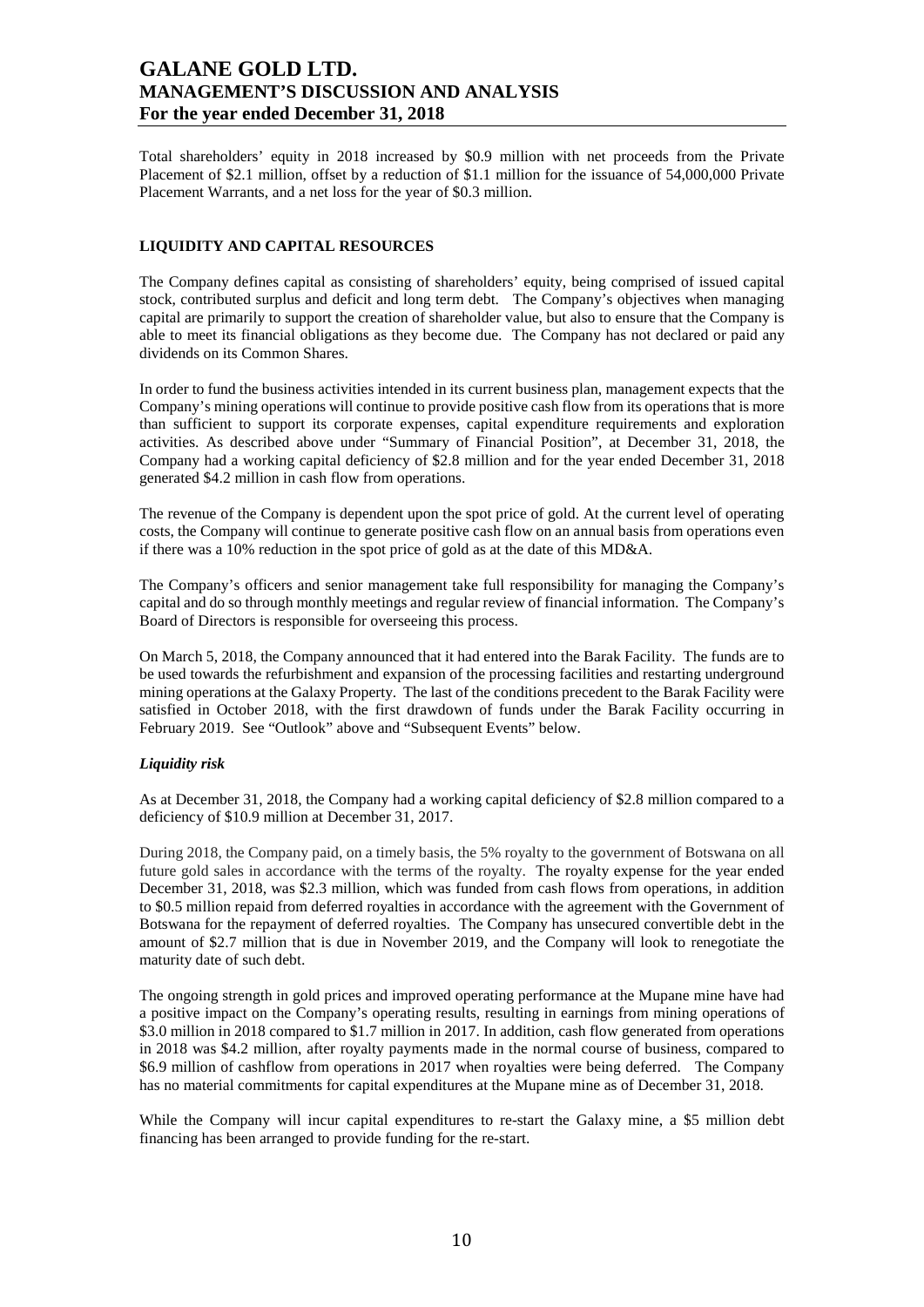The current commodity price and exchange rate environment can be volatile, which may have an impact on the Company's cash flows. Despite the higher gold price currently being realized, the Company continues to review its near term operating plans and to take steps to reduce costs and maximize cash flow generated from operations.

|                                        |                    | December 31, |               | December 31,   |               | December 31, |
|----------------------------------------|--------------------|--------------|---------------|----------------|---------------|--------------|
|                                        |                    | 2018         |               | 2017           |               | 2016         |
| Mining Revenue:                        | $\mathbf{\hat{S}}$ | 44,650,021   | \$            | 37,295,656     | $\mathcal{S}$ | 32,664,379   |
| Mining Costs:                          |                    |              |               |                |               |              |
| Cash                                   |                    | (35,996,205) |               | (31, 403, 643) |               | (29,888,534) |
| Non-Cash – Depreciation, Asset         |                    |              |               |                |               |              |
| Obligation<br>Retirement<br>and        |                    |              |               |                |               |              |
| Impairment                             |                    | (5,682,391)  |               | (4,161,119)    |               | (4,080,964)  |
| Earnings (loss) from mining operations |                    | 2,971,425    |               | 1,730,894      |               | (1,305,119)  |
| Corporate General and administration:  |                    |              |               |                |               |              |
| Cash                                   |                    | (2,776,782)  |               | (1,608,450)    |               | (1,823,857)  |
| Share-based compensation               |                    | (203, 312)   |               | (271, 298)     |               | (274, 745)   |
|                                        |                    | (2,980,094)  |               | (1,879,748)    |               | (2,098,602)  |
| Earnings (Loss) from operations        | \$                 | (8,669)      | \$            | (148, 854)     | \$            | (3,403,721)  |
| Other (expenses) income                |                    | (313,276)    |               | (2,194,115)    |               | (3,259,094)  |
| Net (loss) earnings                    | \$                 | (321, 945)   | $\mathsf{\$}$ | (2,342,969)    | \$            | (6,662,815)  |
| Attributable to:                       |                    |              |               |                |               |              |
| Non-controlling interest               |                    |              |               |                |               | (746, 075)   |
| Equity holders of Galane               | \$                 | (321, 945)   | \$            | (2,342,969)    | \$            | (5,916,740)  |
|                                        |                    |              |               |                |               |              |
| Per share                              |                    |              |               |                |               |              |
| <b>Basic</b>                           | \$                 | (0.00)       | \$            | (0.02)         | \$            | (0.05)       |
| Fully diluted                          | \$                 | (0.00)       | \$            | (0.02)         | \$            | (0.05)       |
| <b>Total</b> assets                    | \$                 | 46, 355, 187 | \$            | 46,551,856     | \$            | 48,627,916   |
| Non-current liabilities                |                    | 18,101,585   |               | 12,676,388     |               | 14,944,366   |

## **SELECTED ANNUAL INFORMATION**

The information in the above table is derived from the annual financial statements of the Company, which have been prepared in accordance with IFRS.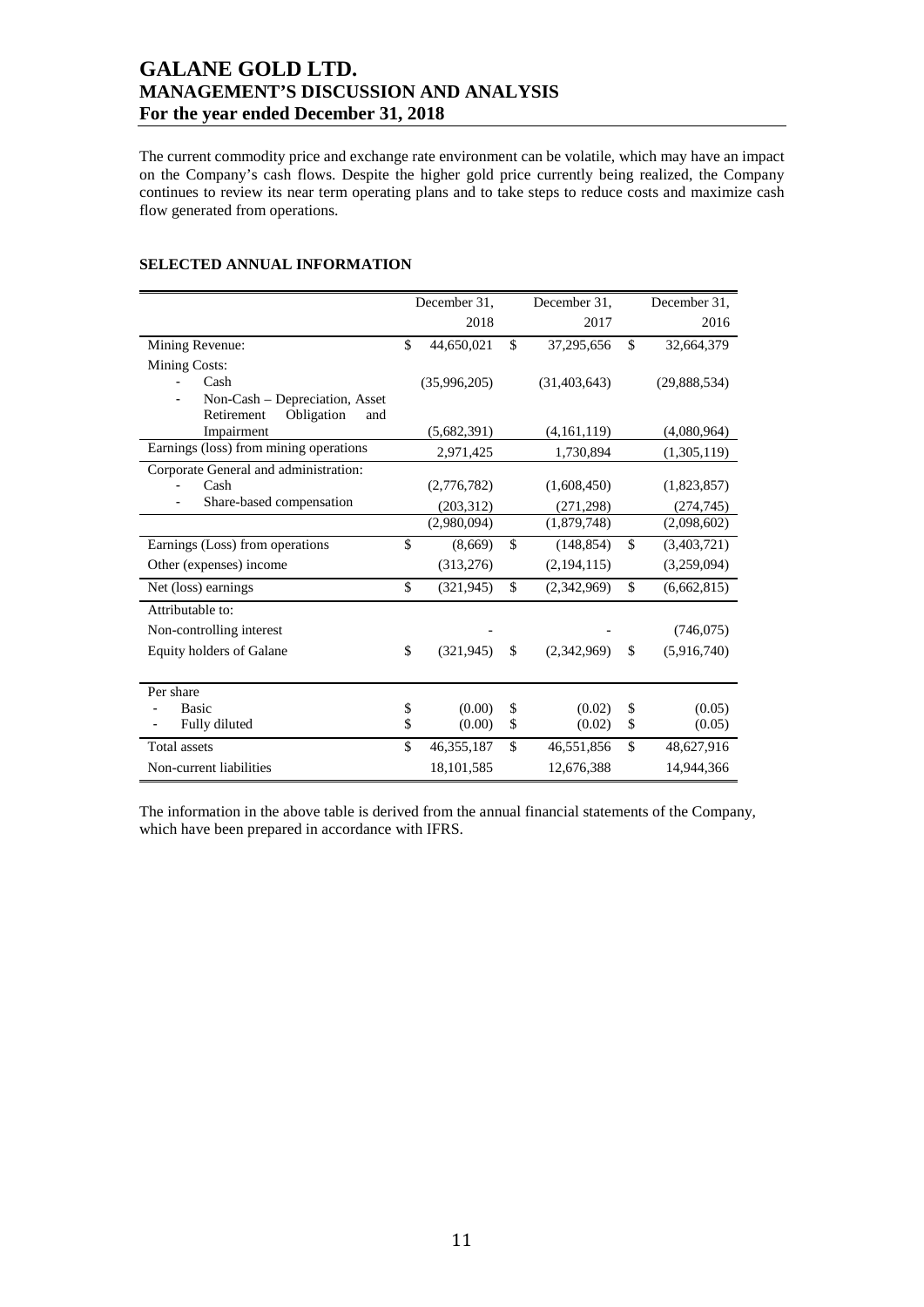## **SUMMARY OF QUARTERLY RESULTS**

The following table summarizes the Company's selected quarterly information for each of the eight most recently completed quarters:

|                                     |              | Three months ended |                |             |
|-------------------------------------|--------------|--------------------|----------------|-------------|
|                                     | December 31. | September 30,      | June 30,       | March 31,   |
|                                     | 2018         | 2018               | 2018           | 2018        |
|                                     | S            | \$                 | S              | \$          |
| Revenue                             | 11,017,035   | 10,555,280         | 13,169,757     | 9,907,949   |
| Total mining costs                  | (9,705,264)  | (11,360,302)       | (10, 978, 749) | (9,634,281) |
| Non-mining expenses                 | (1,301,258)  | (453, 744)         | 208,143        | (1,746,510) |
| (Loss) earnings $(1)$               | 10,513       | (1,258,766)        | 2,399,151      | (1,472,842) |
| (Loss) earnings per share           |              |                    |                |             |
| <b>Basic</b>                        | (0.00)       | (0.01)             | 0.02           | (0.01)      |
| Fully diluted                       | (0.00)       | (0.01)             | 0.02           | (0.01)      |
| Total assets at end of quarter      | 46, 355, 187 | 44,244,521         | 46,399,403     | 45,370,010  |
| Total liabilities at end of quarter | 31,370,243   | 30,318,466         | 31,257,775     | 32,686,438  |
| Total equity at end of quarter      | 14.984.944   | 13,926,055         | 15, 141, 628   | 12,683,572  |

|                                     |              | Three months ended |               |             |
|-------------------------------------|--------------|--------------------|---------------|-------------|
|                                     | December 31. | September 30,      | June $30$ ,   | March 31,   |
|                                     | 2017         | 2017               | 2017          | 2017        |
|                                     | S            | \$                 | S             |             |
| Revenue                             | 10,555,110   | 11,800,622         | 8,212,225     | 6,727,699   |
| Total mining costs                  | (8,189,893)  | (9,987,271)        | (8, 126, 615) | (9,260,983) |
| Non-mining expenses                 | (401, 662)   | (527,090)          | (1,415,045)   | (1,730,067) |
| Earnings (loss) $(1)$               | 1,963,555    | 1,286,261          | (1,329,435)   | (4,263,351) |
| Earnings (loss) per share           |              |                    |               |             |
| <b>Basic</b>                        | 0.01         | 0.01               | (0.01)        | (0.03)      |
| Fully diluted                       | 0.01         | 0.01               | (0.01)        | (0.03)      |
| Total assets at end of quarter      | 46,551,856   | 44,256,379         | 45,257,627    | 46,303,829  |
| Total liabilities at end of quarter | 32,460,455   | 32,306,896         | 34,668,742    | 34,482,994  |
| Total equity at end of quarter      | 14,091,401   | 11,949,483         | 10,588,885    | 11,820,835  |

**Notes:** 

(1) All earnings and losses are attributable to equity holders of Galane

(2) Information for all periods is presented in accordance with IFRS applicable to interim financial reporting and in U.S. dollars.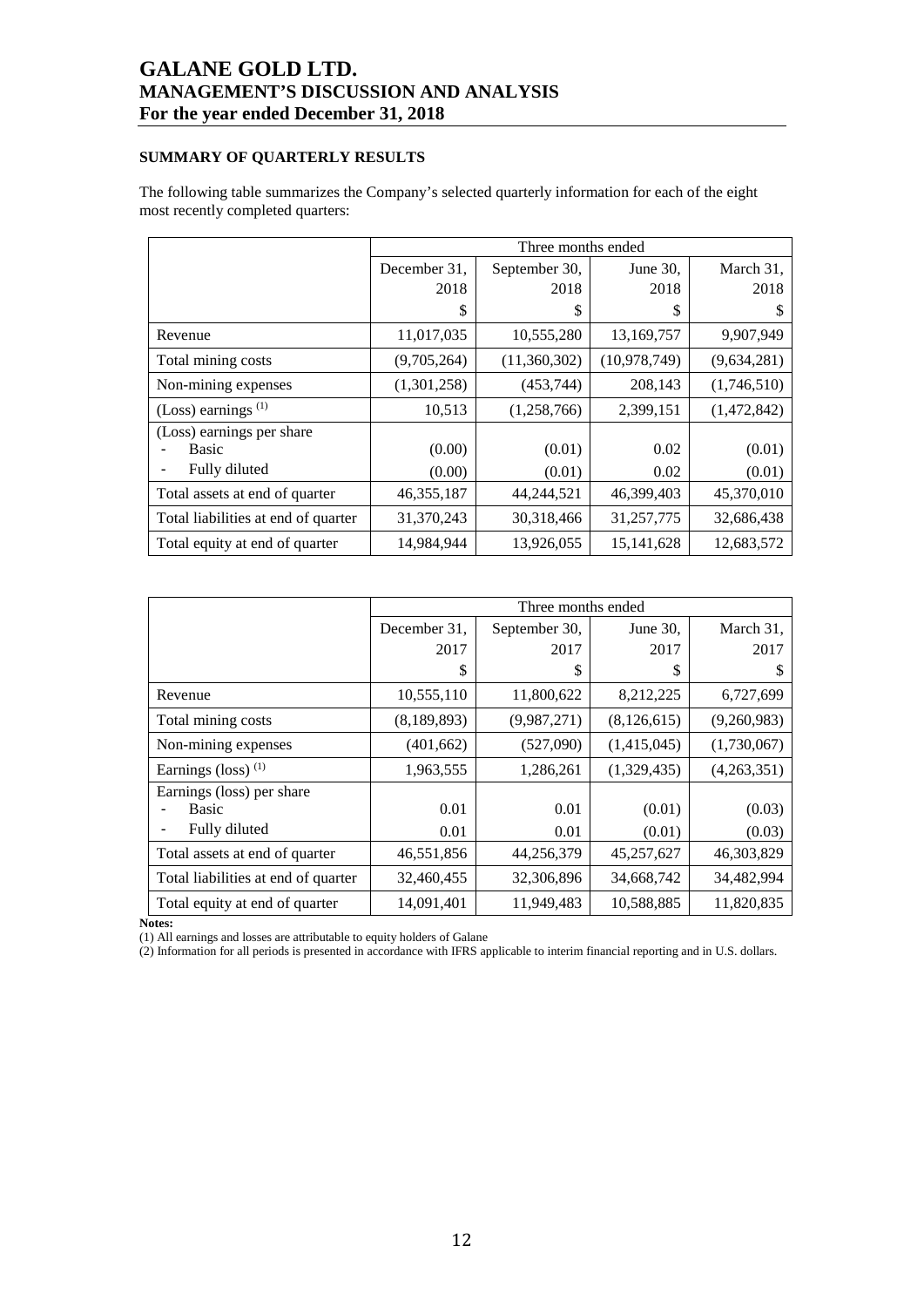#### **FINANCIAL INSTRUMENTS**

The Company's financial instruments consist of cash, trade and other receivables, accounts payable and accrued liabilities, interest bearing loans and borrowing, and warrants denominated in foreign currencies. The fair value of the Company's trade and other receivables, and accounts payable and accrued liabilities approximate their carrying value. The Company's other financial instruments, specifically interest bearing loans and borrowings are recorded at amortized cost using the effective interest rate method.

Credit risk is the risk that one party to a financial instrument will cause a loss for the other party by failing to discharge an obligation. The Company is subject to normal industry credit risks. The Company currently has no trade receivables for the purchase of the gold it produces, and the other receivable balance consists of amounts outstanding on tax credits from governmental authorities, each of which are expected to be paid in the near term at face value. The Company's exposure to credit risk is minimal.

Liquidity risk is the risk that an entity will encounter difficulty in meeting obligations associated with financial liabilities. The Company's approach to managing liquidity risk is to ensure that it will have sufficient liquidity to meet liabilities when due. As at December 31, 2018, the Company had current assets of \$10,433,238 (December 31, 2017 - \$8,906,012) to settle current liabilities of \$13,268,658 (December 31, 2017 - \$19,784,067). All of the Company's financial liabilities have contractual maturities of less than 60 days and are subject to normal trade terms. During the year ended December 31, 2018, the Company generated operating cash flows of \$4.2 million, however should liquidity be insufficient to repay interest bearing loans in line with current maturities, the Company will look to renegotiate these borrowings. See "Liquidity and Capital Resources" section for further commentary on the Company's liquidity risks.

Interest risk is the risk that the fair value of future cash flows will fluctuate as a result of changes in market risk.

Currency risk is the risk that the fair value or future cash flows of a financial instrument will fluctuate because of changes in foreign exchange rates. The Company's operations are in Botswana, South Africa and Canada and its functional currency is U.S. dollars. The international nature of the Company's operations results in foreign exchange risk as transactions are denominated in foreign currencies, including the Botswana Pula, the South African Rand and Canadian Dollars. The operating results and the financial position of the Company are reported in U.S. dollars. The fluctuations of the operating currencies in relation to the U.S. dollar will, consequently, have an impact upon the reported results of the Company and may also affect the value of the Company's assets and liabilities. The Company monitors the volatility of foreign exchange rates and will hedge its currency risk if it determines that the need arises.

Market risk is the risk that the fair values of financial instruments or that the Company's future cash flows will fluctuate because of changes in market commodity rates. The Company's efforts are currently focused on the production of gold. As such, the Company's future cash flows and valuation of its future mineral assets will be exposed to market risk on the price fluctuations of gold as a commodity.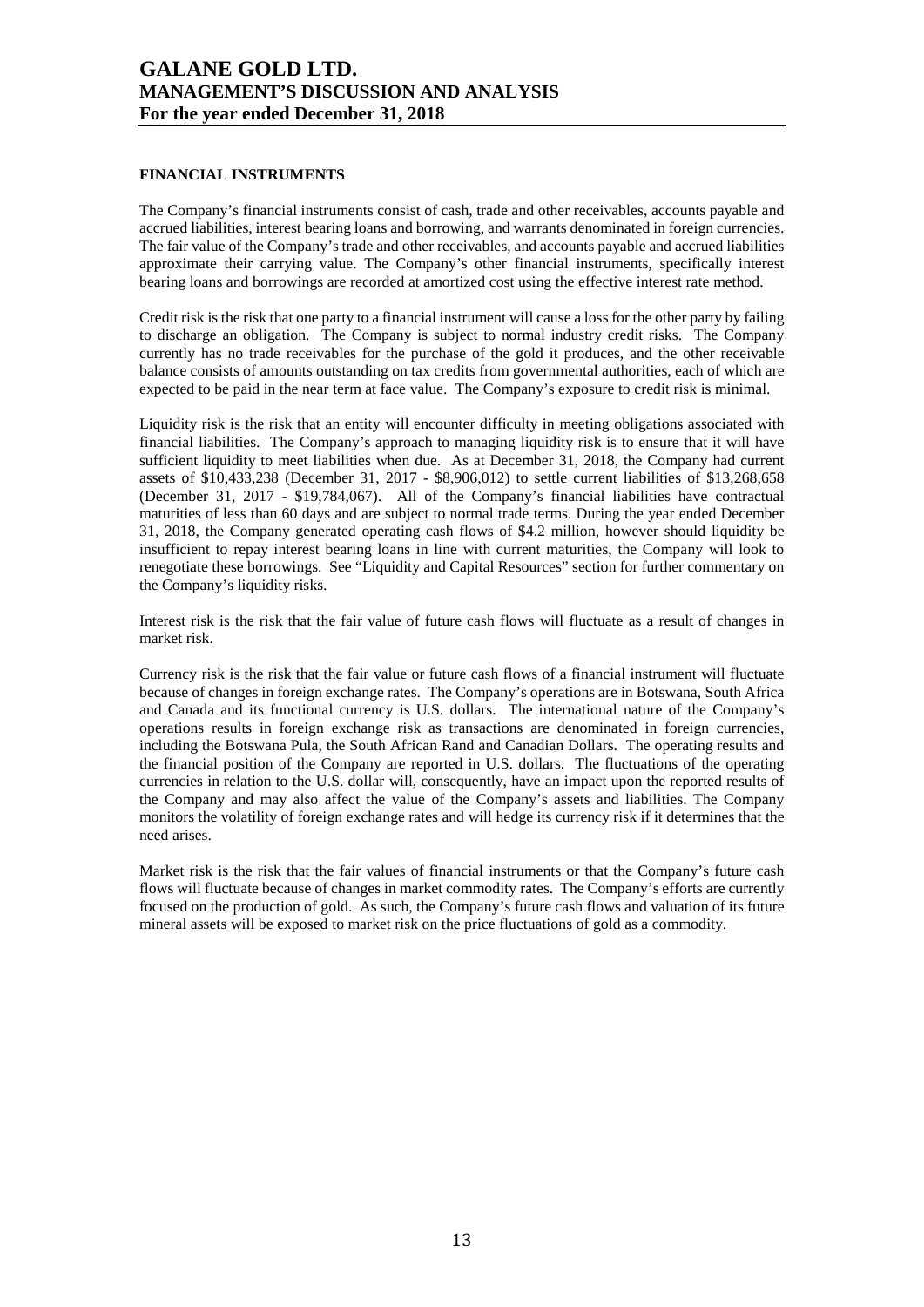## **ISSUED AND OUTSTANDING SHARE CAPITAL**

The Company's authorized capital consists of an unlimited number of Common Shares, of which 200,804,760 Common Shares are issued and outstanding as of the date of this MD&A. The increase in Common Shares issued and outstanding was due to the closing of the Private Placement on October 1, 2018, of 54,000,000 Units for aggregate gross proceeds of C\$2,700,000. Each Unit was comprised of one Common Share and one Private Placement Warrant.

Each Private Placement Warrant entitles the holder thereof to acquire one Common Share at an exercise price of C\$0.05 until October 1, 2020. The expiry date of the Private Placement Warrants can be accelerated by the Company to the date that is 10 business days after the date where the closing price of the Common Shares on the TSX Venture Exchange is higher than C\$0.20 for 10 consecutive trading days, provided such trading days occur four months and one day after the issuance of the Private Placement Warrants. Using the Black Scholes Model the Private Placement Warrants issued as part of the Private Placement were valued at \$1,093,123.

The Company adopted a stock option plan (the "Option Plan"). Under the terms of the Option Plan, officers, directors, employees and consultants are eligible to receive grants of stock options to purchase Common Shares for a period of up to ten years from the date of grant, provided that the number of Common Shares reserved for issuance may not exceed 10% of the total issued and outstanding Common Shares at the date of the grant. As of the date of this MD&A, subject to the terms of the Option Plan, options to purchase 8,700,000 Common Shares are outstanding and options to purchase 11,380,476 Common Shares are available for grant.

The Company adopted a share purchase plan ("SPP") on June 12, 2012. Under the terms of the SPP, each participating officer, director, or employee that has been employed with the Company or its subsidiaries for at least six months is entitled to receive the matching number of Common Shares acquired pursuant to the SPP at no cost to such officer, director or employee. Subject to certain conditions, such deferred matching shares will be issued to the participating officers, directors or employees over a three-year period following the date of the purchase of the qualifying shares. As of the date of this MD&A, no deferred matching shares are owed to the participating officers, directors and employees of the Company.

The Company adopted a deferred share unit plan (the "DSU Plan") on June 3, 2014. Subject to adjustment in certain circumstances, the maximum aggregate number of Common Shares that may be reserved for issuance pursuant to the DSU Plan is 13,262,888 Common Shares. As of the date of this MD&A, subject to the terms of the DSU Plan, participating officers, directors, employees and consultants of the Company may be issued an aggregate of up to 4,970,046 Common Shares pursuant to outstanding deferred share units awarded under the DSU Plan and 965,782 Common Shares have been issued under the DSU Plan.

In connection with the acquisition of the Galaxy Property, the Company issued warrants exercisable to acquire up to 4,596,614 Common Shares. On November 20, 2017, 4,076,598 warrants expired and on November 16, 2018 the remaining 520,016 warrants expired.

#### **DEBENTURES**

As part of the acquisition of the Galaxy Property in 2015, the Company issued approximately \$2.4 million aggregate principal amount of unsecured convertible debentures (the "Galaxy Debentures") to settle outstanding debt or contractual obligations owed by Galaxy and its subsidiary Galaxy Gold Reefs (Pty) Ltd. The Galaxy Debentures mature on November 20, 2019 and bear 4% interest per annum, accrued and paid at maturity. The principal is convertible at the option of the holder into Common Shares at a price of  $C$0.58<sup>(1)</sup>$  per share, based on a pre-determined exchange rate of \$1.00: C\$1.30. The interest is convertible into Common Shares, based on a pre-determined exchange rate of \$1.00: C\$1.30, at a price per share equivalent to the greater of C\$1.00 and the Discounted Market Price (as defined by the TSX Venture Exchange) at the time of conversion, subject to acceptance of the TSX Venture Exchange.

In addition, on March 29, 2016, the Company announced that it and its subsidiary, Galaxy, entered into a full and final settlement agreement with Traxys Europe SA, Mine2Market S. à r.l. and certain others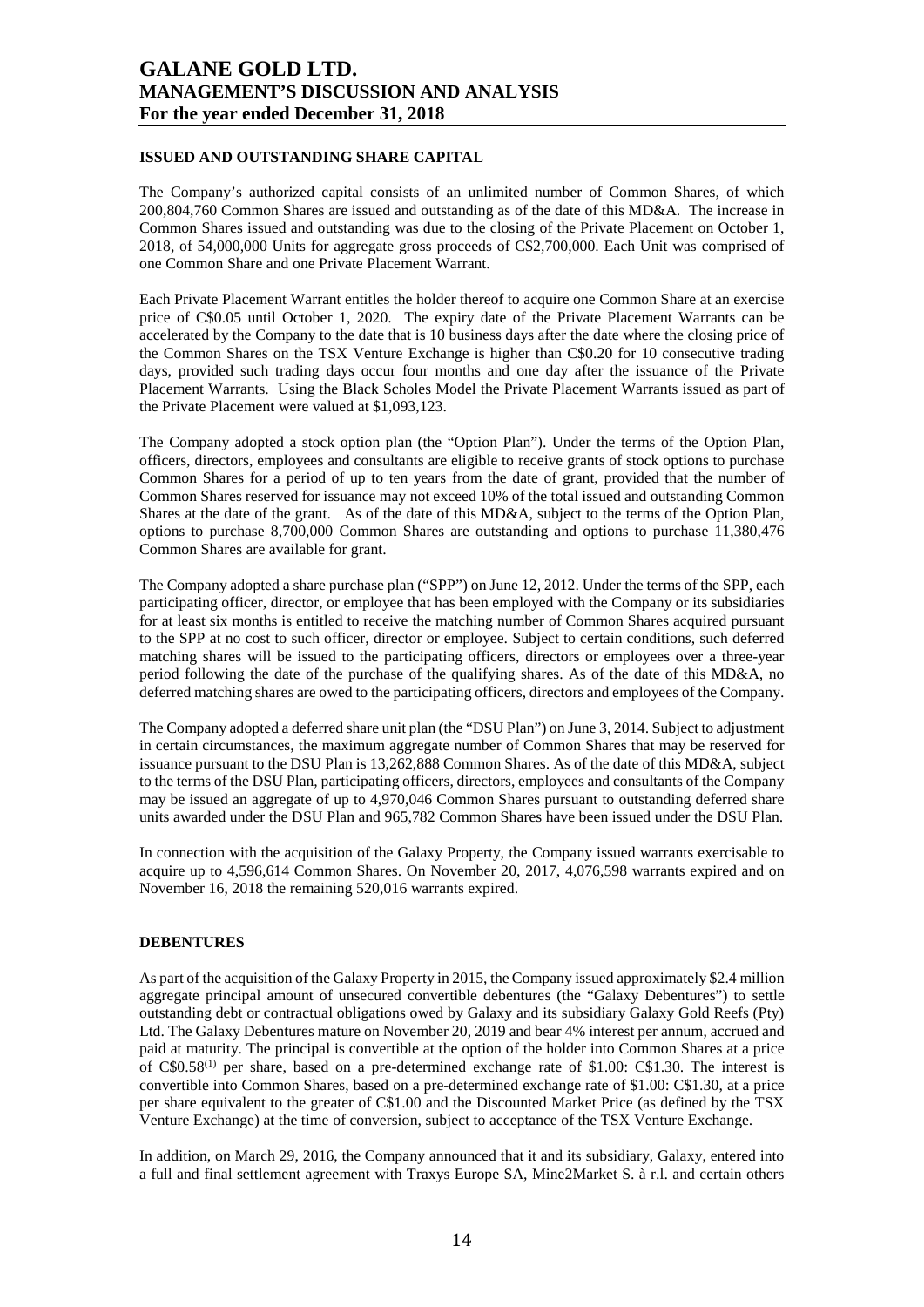(collectively the "Traxys parties") with respect to various outstanding claims arising from the time period when the Traxys parties operated Galaxy's mining operations. In connection with the settlement, the Traxys parties settled their claim for \$4.3 million of indebtedness in exchange for the issuance by the Company of an unsecured convertible debenture of approximately \$3.2 million in aggregate principal (the "Traxys Debenture"). On June 29, 2018, the Company entered into an agreement with applicable Traxys parties to replace the existing Traxys Debenture with an amended and restated debenture (the "A&R Debenture"). Under the terms of the A&R Debenture: (i) the principal is repayable on November 20, 2021 and is convertible at the option of the holder into Common Shares at a price of C\$0.15 per share, based on a pre-determined exchange rate of \$1.00:C\$1.35; (ii) interest is convertible at the option of the holder into Common Shares, based on a pre-determined exchange rate of \$1.00:C\$1.35, at a price equivalent to the greater of C\$0.15 and the Discounted Market Price (as defined in the policies of the TSX Venture Exchange) at the time of conversion; (iii) the Company has a right of forced conversion with respect to the principal where the trading price of the Common Shares exceeds C\$0.15 for 10 consecutive trading days; (iv) the accrued interest to December 31, 2017 becomes payable 7 days after the Company first draws down on the proposed loan facility to be provided to the Company by Barak (see "Outlook" above and "Subsequent Events" below); and (v) commencing January 1, 2018, interest for a calendar year will be due and payable on March 31 of the subsequent year, with the first such payment being due on March 31, 2019.

(1) The initial conversion price of the Galaxy Debentures was C\$1.00 per share. As a result of the completion of the rights offering of the Company in May 2016, the conversion price was adjusted downward to C\$0.58 per share.

## **TRANSACTIONS WITH RELATED PARTIES**

During the year ended December 31, 2018 and 2017, there were no related party transactions.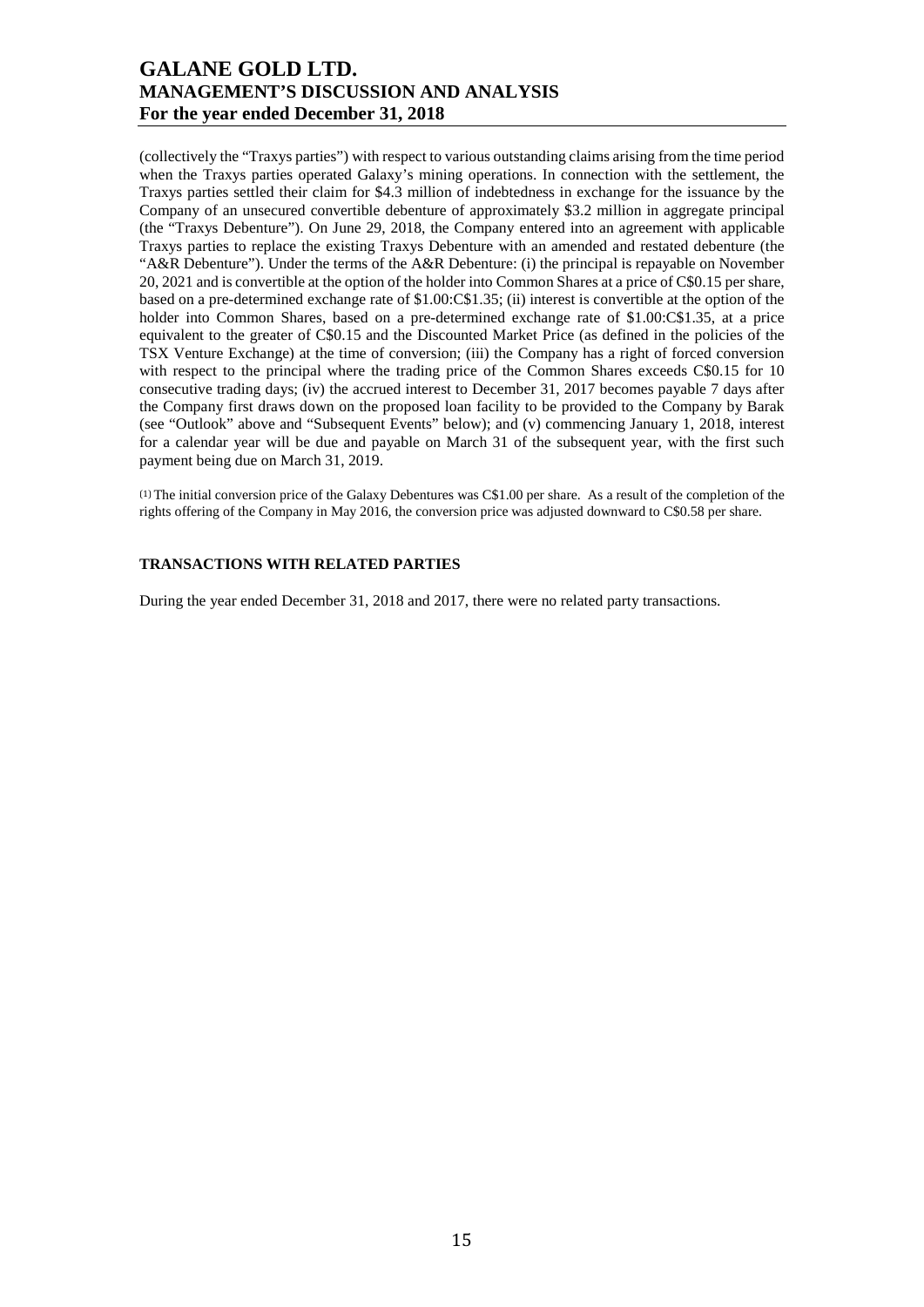#### **CHANGES IN ACCOUNTING STANDARDS**

The Company adopted the following IFRS standards effective January 1, 2018.

**(a)** IFRS 9 Financial Instruments - The Company adopted IFRS 9 on a retrospective basis effective January 1, 2018. The adoption of this standard did not have any measurement impact on prior period financial results or financial position.

Financial instruments are recognized on the date on which the Company becomes a party to the contractual provisions of the financial instrument. The Company classifies its financial instruments in the following categories:

Financial assets at amortized cost – Assets that are held for collection of contractual cash flows where those cash flows represent solely payments of principal and interest are measured at amortized cost. The Company's receivables, which are not provisionally priced, consist of fixed or determined cash flows related solely to principal and interest amounts. The Company's intent is to hold these receivables until cash flows are collected. Receivables are recognized initially at fair value, net of any transaction costs incurred and subsequently measured at amortized cost using the effective interest rate method. The Company recognizes a loss allowance, as appropriate, for expected credit losses on a financial asset that is measured at amortized cost.

Financial liabilities at amortized cost *–* Financial liabilities are measured at amortized cost using the effective interest rate method, unless they are required to be measured at fair value through profit and loss. Interest bearing loans and borrowings, including mining royalties payable are recognized initially at fair value, net of any transaction costs incurred, and subsequently at amortized cost using the effective interest rate method.

**(b)** IFRS 15 Revenue from contracts with customers - The Company adopted IFRS 15 on a retrospective basis effective January 1, 2018. The adoption of this standard did not have any measurement impact on prior period financial results or financial position and accordingly no restatement of prior periods was required.

The following accounting standard is to be adopted in the future:

#### **(a) IFRS 16 – Leases**

In January 2016, the IASB issued IFRS 16 "Leases" ("IFRS 16"). This standard is effective for annual periods beginning on or after January 1, 2019, and permits early adoption, provided IFRS 15, has been applied, or is applied at the same date as IFRS 16. IFRS 16 requires lessees to recognize assets and liabilities for most leases. The Company has not yet quantified the impact of this standard, however the Company anticipates it will record a material balance of lease assets and associated lease liabilities related to leases on its consolidated statement of financial position at January 1, 2019.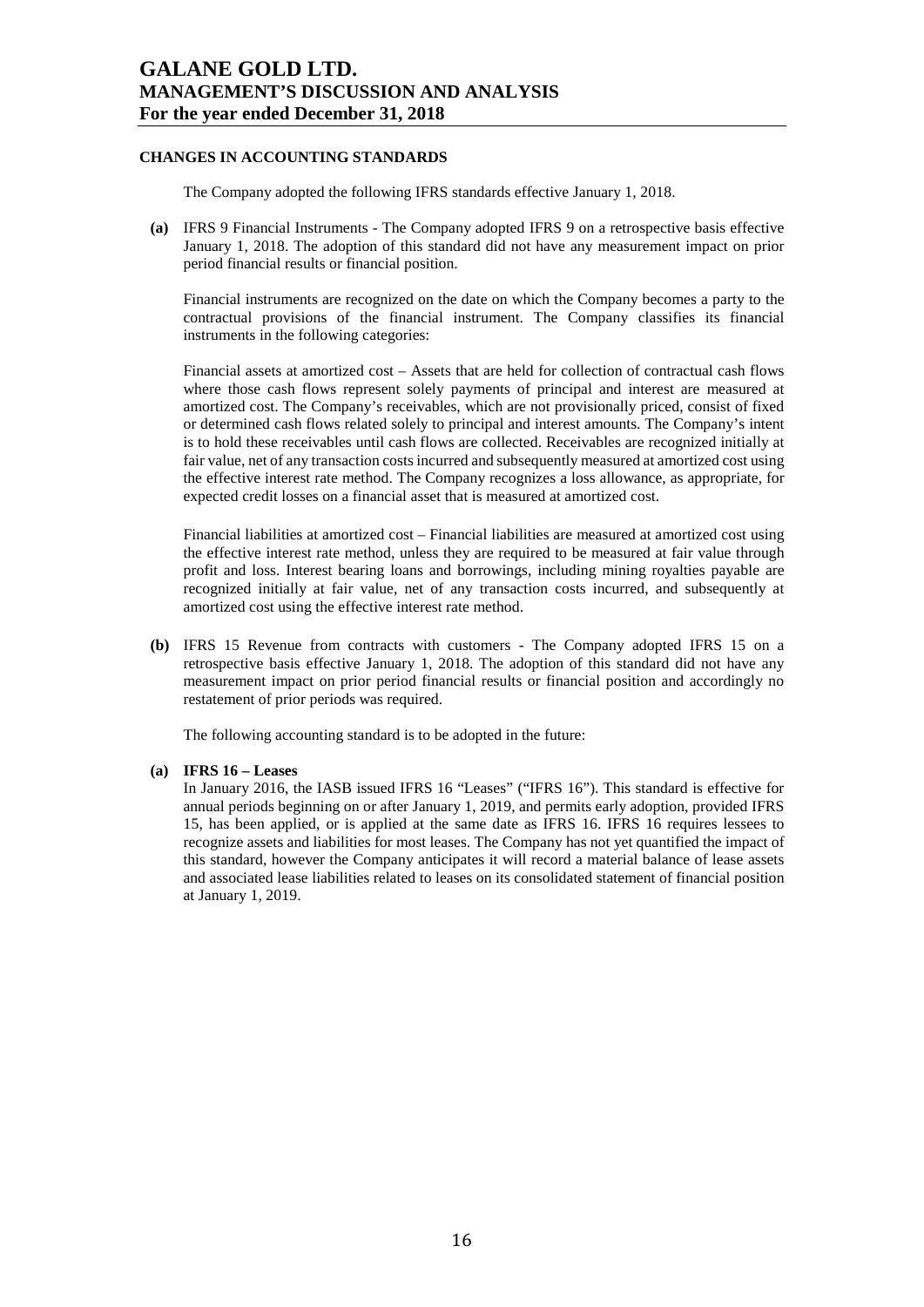### **COMMITMENTS**

As at the date of this MD&A, the Company had the following commitments:

#### **(a) Royalty expenses**

Production from the Mupane operation is subject to Government royalties (included in mining costs) of 5% of revenues based on market prices at the date of shipment. For the year to December 31, 2018, the Company expensed \$2,306,426 in royalties (2017 - \$1,915,633).

### **(b) Interest bearing loans and borrowings**

The Company has contractual repayment obligations for interest bearing loans and borrowings as follows:

|                          | 2019      | 2020      | 2021      | Total      |
|--------------------------|-----------|-----------|-----------|------------|
|                          | S         |           | \$        |            |
| <b>Mining Royalties</b>  | 1,219,116 | 6.963.662 |           | 8,182,778  |
| Capital lease obligation | 37.202    |           |           | 37,202     |
| Debentures               | 2,690,970 |           | 3,608,028 | 6,298,998  |
| Total                    | 3.947.288 | 6.963.662 | 3,608,028 | 14.518.978 |

### **(c) Operating contractual obligations**

The Company has operating lease obligations which relate to obligations for land operating lease agreements as follows:

| • To be incurred in 2019      | \$538.980   |
|-------------------------------|-------------|
| • To be incurred $2020-2023$  | \$1,500,277 |
| • To be incurred 2024 onwards | \$47.800    |

### **(d) Claims**

The Company is also subject to the possibility of revised tax assessments for some years. The Company does not believe that, should unfavourable decisions arise from any review of its tax filings, that any amount it might be required to pay will be material. No such amounts have been provided for in the Financial Statements.

### **OFF-BALANCE SHEET ARRANGEMENTS**

Other than the operating lease arrangements referred to above, the Company currently has no off-balance sheet arrangements.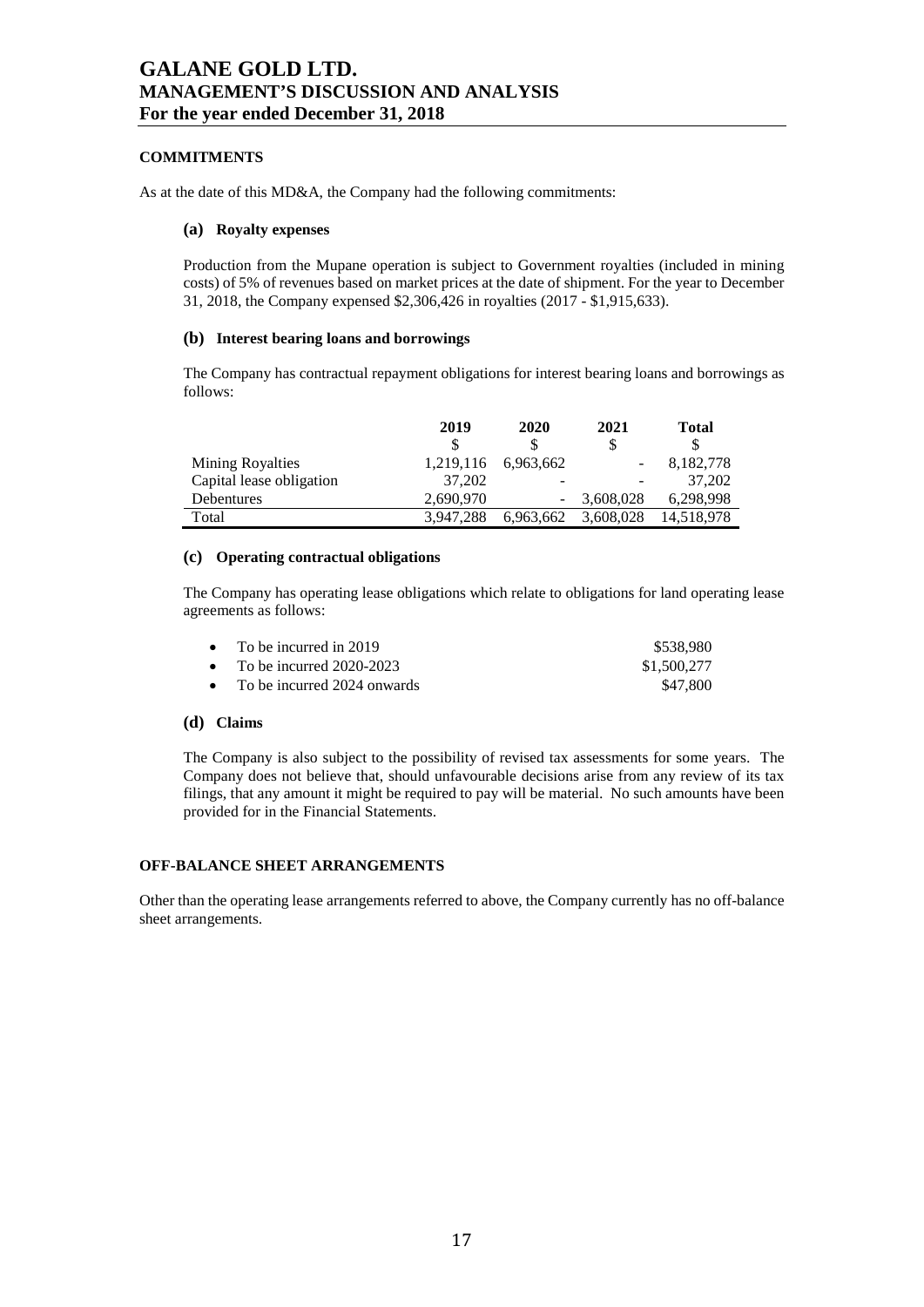### **SUPPLEMENTAL INFORMATION TO MANAGEMENT'S DISCUSSION AND ANALYSIS**

#### **CASH COSTS**

The Company's MD&A refers to operating cash cost per ounce, and operating cash cost excluding royalties per ounce, all non-GAAP performance measures, in order to provide investors with information about measures used by management to monitor performance. Management of the Company uses this information to assess how well the producing gold mines are performing compared to plan and prior periods, and also to assess the overall effectiveness and efficiency of gold mining operations. Cash cost figures are calculated in accordance with a standard developed by the Gold Institute, which was a worldwide association of suppliers of gold and gold products and included leading North American gold producers. The Gold Institute ceased operations in 2002, but the standard is still an accepted standard of reporting cash costs of gold production in North America. Adoption of the standard is voluntary, and the cost measures presented herein may not be comparable to other similarly titled measures of other companies. Cash cost includes mine site operating costs such as mining, processing, administration, but are exclusive of impairment, amortization, reclamation, and exploration and development costs. Operating cash cost is the total cash cost less those costs capitalized as attributable to the removal of excess waste in developing new resources. These costs are then divided by the Company's ounces of gold produced to arrive at the cash cost measures on a per ounce basis. These measures, along with sales, are considered to be key indicators of a company's ability to generate operating earnings and cash flow from its mining operations. These measures of cash costs do not have any standardized meaning prescribed by IFRS and differ from measures determined in accordance with IFRS. They are intended to provide additional information and should not be considered in isolation or as a substitute for measures of performance prepared in accordance with IFRS. These measures are not necessarily indicative of net earnings or cash flow from operations as determined under IFRS.

The following tables provide a reconciliation of cash cost measures for the mine to the mining costs excluding impairment, depreciation and amortization reflected in the Financial Statements.

|                                                                        | O <sub>4</sub> 2018 |            | O <sub>3</sub> 2018 |            | O <sub>2</sub> 2018 |            | O1 2018 |           | 2018 |             |
|------------------------------------------------------------------------|---------------------|------------|---------------------|------------|---------------------|------------|---------|-----------|------|-------------|
| Mining costs excluding<br>impairment, depreciation<br>and amortization |                     | 8,321,085  | \$                  | 9,963,751  | \$                  | 9,460,240  | \$      | 8,251,129 | \$   | 35,996,205  |
| Adjust for:                                                            |                     |            |                     |            |                     |            |         |           |      |             |
| Inventory movement                                                     |                     | (28, 678)  |                     | (763, 182) |                     | 354,647    |         | (287,650) |      | (724, 863)  |
| Total operating cash cost                                              | \$                  | 8,292,407  | \$                  | 9,200,569  | S                   | 9,814,887  | \$      | 7,963,479 | S    | 35,271,342  |
| Rovalties                                                              |                     | (562, 172) |                     | (557, 603) |                     | (686, 653) |         | (499.998) |      | (2,306,426) |
| Total operating cash cost<br>excluding royalties                       | S                   | 7,730,235  | \$                  | 8,642,966  |                     | 9,128,234  | \$      | 7,463,481 |      | 32,964,916  |
| Gold production (ounces)                                               |                     | 9,245      |                     | 8,545      |                     | 10,088     |         | 7,649     |      | 35,527      |
| Total operating cash cost<br>excluding royalties per oz.               | \$                  | 836        | \$                  | 1,011      | \$                  | 905        | \$      | 976       | \$   | 928         |

|                                                                        |    | O <sub>4</sub> 2017 | O3 2017         | O <sub>2</sub> 2017 | O1 2017         | 2017             |
|------------------------------------------------------------------------|----|---------------------|-----------------|---------------------|-----------------|------------------|
| Mining costs excluding<br>impairment, depreciation<br>and amortization | \$ | 9,304,692           | \$<br>7,567,512 | \$<br>6,587,970     | \$<br>7,943,469 | \$<br>31,403,643 |
| Adjust for:                                                            |    |                     |                 |                     |                 |                  |
| Inventory movement                                                     |    | (800, 041)          | (73, 830)       | 149,661             | (1,380,523)     | (2,104,733)      |
| Total operating cash cost                                              | \$ | 8,504,651           | \$<br>7,493,682 | \$<br>6,737,631     | \$<br>6,562,946 | \$<br>29,298,910 |
| Royalties                                                              |    | (569, 779)          | (595, 351)      | (410,272)           | (340, 231)      | (1,915,633)      |
| Total operating cash cost                                              |    |                     |                 |                     |                 |                  |
| excluding royalties                                                    | \$ | 7,934,872           | \$<br>6,898,331 | \$<br>6,327,359     | \$<br>6,222,715 | \$<br>27,383,277 |
| Gold production (ounces)                                               |    | 8,812               | 9,535           | 6,709               | 4,298           | 29,354           |
| Total operating cash cost<br>excluding royalties per<br>OZ.            | \$ | 900                 | \$<br>723       | \$<br>943           | \$<br>1,448     | \$<br>933        |